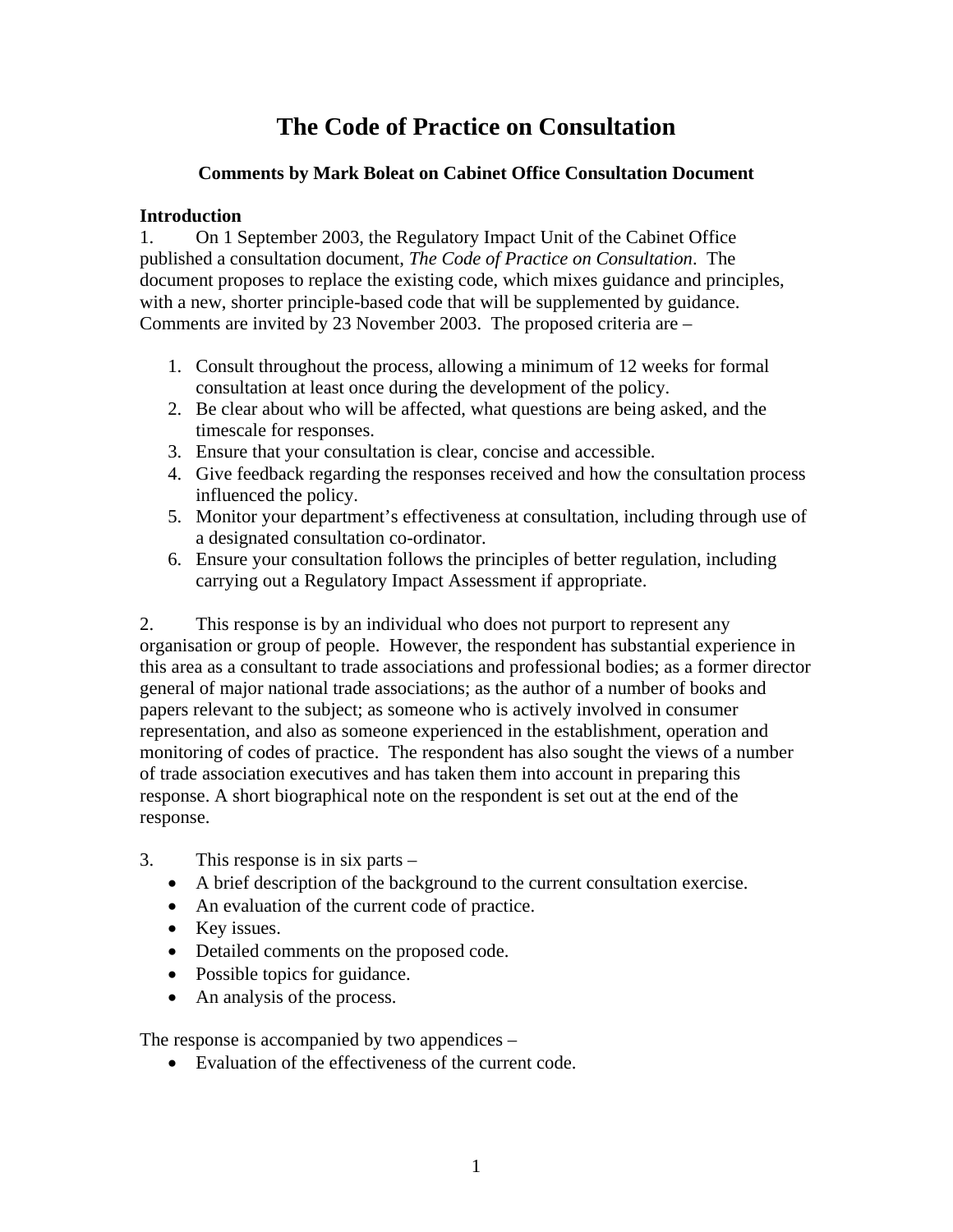• Brief answers to specific questions raised in the consultation document. (These are not dealt with in the body of the evidence as they are not considered to be the right questions.)

## **Summary**

- 4. The key points made in this submission are
	- There has not been an adequate evaluation of the effectiveness of the present code to enable an informed decision to be taken on new arrangements.
	- Some departments are consistently good at consulting; those that are not are patchy, relying on individual officials rather than well-tested machinery.
	- Effective consultation is a vital component of good policy-making yet its importance does not appear to be appreciated in large parts of government.
	- There is a danger that the guidance will lead to a box ticking mentality which the code being regarded as something which has to be followed because the Cabinet Office says so rather than a tool which contributes to better policy-making.
	- The guidance should cover as much of the public sector as possible, including non-departmental public bodies and regulators.
	- A general weakness of consultation exercises is the failure to obtain an adequate input from consumer interests, meaning that the process is biased towards commercial interests and one-interest pressure groups. Positive action is needed to address this problem.
	- The consultation mechanism would be improved if interest groups could be more easily identified and were required to be open.
	- The proposed code gives too little emphasis to the need for proper analysis of consultation responses and feedback statements; the two exercises are often best kept separate.
	- The proposed evaluation and monitoring arrangements are very weak, particularly when compared with the Office of Fair Trading requirements for its code of practice regime.
	- Consultation documents need to be made more accessible on departmental and organisational websites and centrally.

#### **Background**

5. It is only in recent years that there has been any central attempt within government to promote and disseminate best practice on consultation. In 1998, the Cabinet Office published *How to Conduct a Written Consultation Exercise*. This in turn drew on the work of the National Consumer Council, whose paper *Government Consultations: not just a paper exercise* was published in 1997.

6. In November 2000, the Cabinet Office published *Code of Practice on Written Consultation*. The code applied to consultation documents issued after 1 January 2001 and was binding on UK departments and agencies. The code set out a number of general principles and then set out seven consultation criteria which are required to be reproduced in all consultation documents. The criteria are: build the timing of consultation into the planning process, be clear about the purpose of the consultation, keep a consultation document simple, make consultation documents widely available, allow 12 weeks for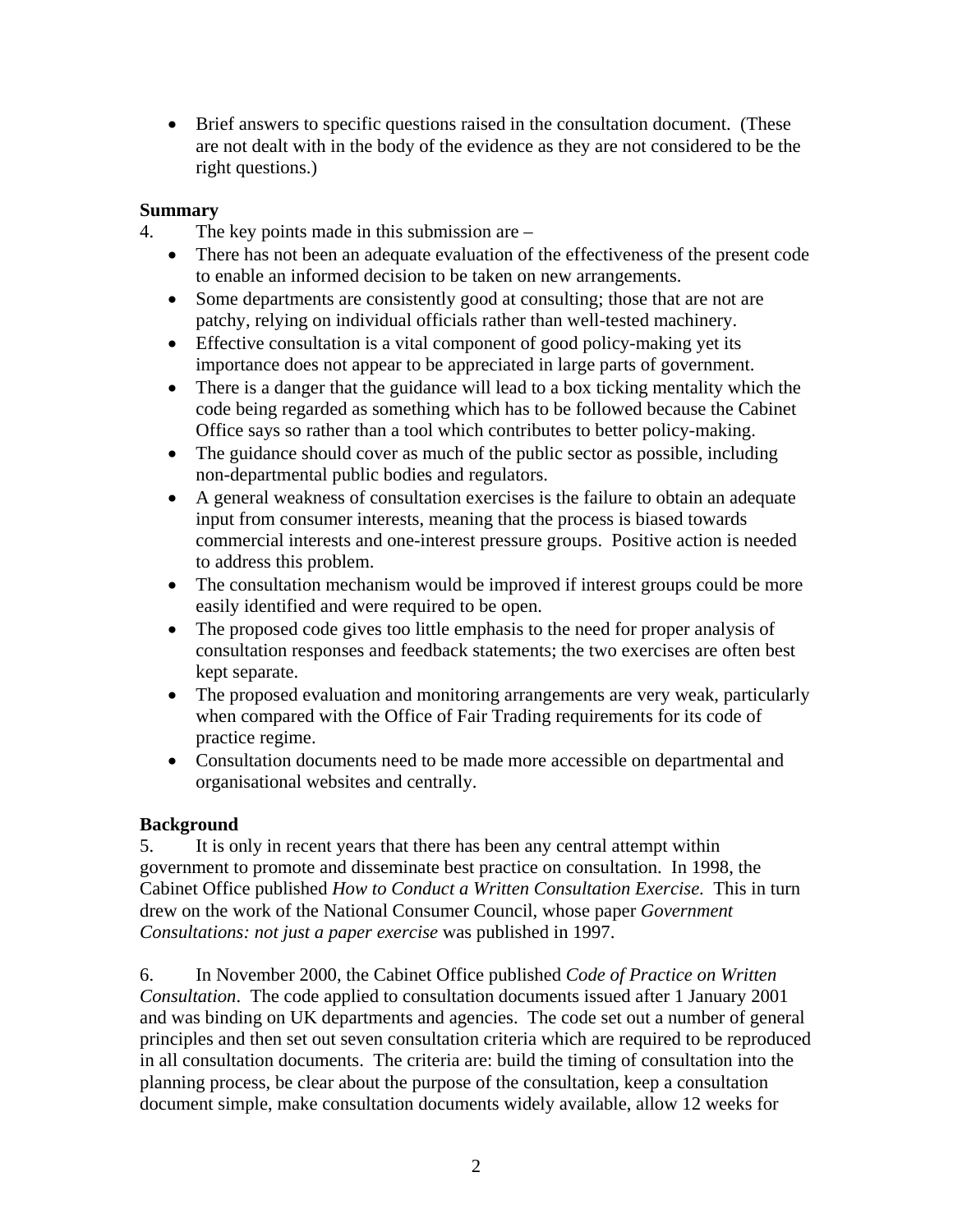consultation, carefully and open-mindedly analyse responses and make the results widely available with reasons for decisions taken, and departments should monitor and evaluate consultations. The criteria individually are a few lines long but are accompanied by up to ten subsidiary points. The Prime Minister wrote an introduction to the code, seemingly indicating the importance that was placed on it within government.

## **Evaluation of the current code**

7. It is in line with good practice generally that policies and procedures are regularly reviewed on the basis of an appropriate analysis of how they are operating. There is a commitment to such an analysis in the 2000 Code. The general principles in the code stated that the effectiveness of the code "will be evaluated starting two years after it is launched, and the results published". In addition, criterion 7 of the code required each department and agency to appoint a consultation co-ordinator who would monitor consultations regularly. Departments were also required to evaluate consultations and to make available annual statistical and qualitative assessments. The Cabinet Office committed itself to producing guidance on this and to collating the information.

8. One is therefore entitled to expect to see the results of this detailed monitoring and analysis as part of the current consultation exercise. Sadly, there is no such analysis. The executive summary of the consultation document (a misnomer as the points in it do not appear anywhere else in the document) stated that the DTI had completed a review of consultation practices within DTI; that the Better Regulation Task Force had highlighted consultation as a priority, and that the Cabinet Office had conducted informal consultation with a number of external stakeholders. It was stated that feedback from these sources led to three messages –

- The code has been effective in embedding the twelve week consultation period.
- There could be an improvement in the feedback given to respondents after consultation.
- The general view of the current code is that the criteria are sensible but that the code is long and a mixture of guidance and principles.

9. There has been no proper evaluation either by departments (except the DTI) or by the Cabinet Office and therefore the current exercise is being conducted on the basis of inadequate information. The Better Regulation Task Force, in its Annual Report 2001/2002, said that "there is not much sign" that departments are reviewing their own consultation exercises as required by the code, with the DTI being singled out as an honourable exception. The BRTF also said that the government objective of putting all government consultations on line and being accessible in one place "falls short".

10. The only evaluations published by the Cabinet Office are not evaluations but merely the results of the compilation of returns from departments based on the first two years of the operation of the code. This itself is inadequate as a number of departments declined to make returns. The analysis also concentrates on compliance with the 12 week consultation period. The conclusion therefore that 71% of consultations covered by the code complied with the twelve week consultation period is misleading as it is based on returns provided by the good guys who, on the whole, are those that comply.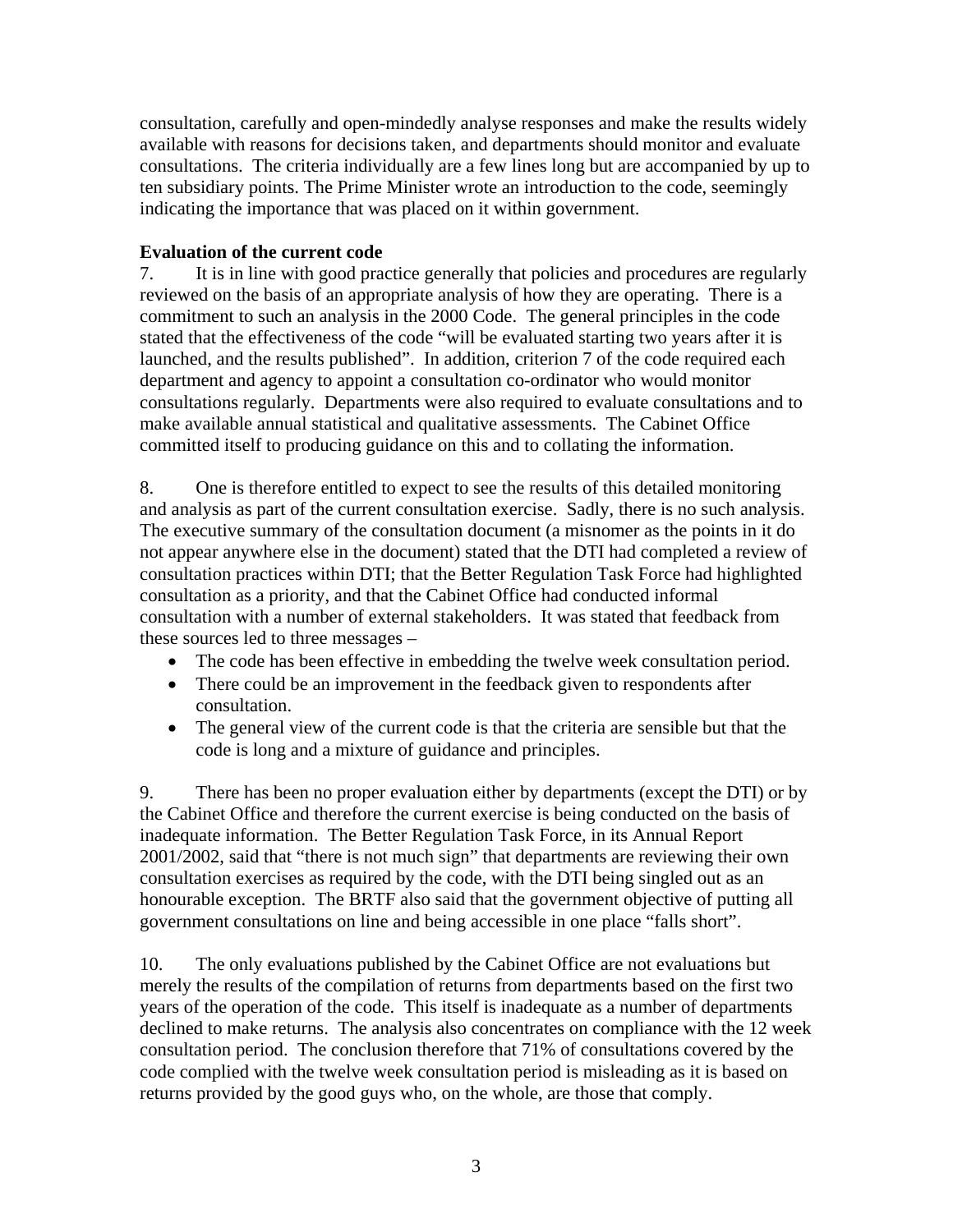Interestingly, of the 68 responses on the central register issued between July and October 2003 only 57% complied with the 12 week period. The headline findings in the Cabinet Office study for 2001 included that "there is very little systematic evaluation of consultations".

11. Appendix 1 comprises the author's own evaluation of the operation of the current code. The major conclusions are –

- Consultation exercises have generally improved and the code has been of significant benefit in this respect. However, performance varies greatly between departments and, in the case of poorly performing departments, within them as well.
- Much of the compliance with the code is on process rather than substance.
- Analysis of consultation responses and feedback to those participating in consultation exercises is very poor.
- The impact of consultation of the policy-making process is not at all clear and can lead to considerable frustration.
- Consultation documents remain not always accessible, with the government centrally and individual departments seemingly incapable of keeping websites up to date.

Among consultations exercise which are regarded by some trade association executives as having been successful are the Inland Revenue consultation on the Construction Industry Scheme, the DTI consultation on the National Minimum Wage and the Low Pay Commission consultation on changes to the Minimum Wage.

12. It is recommended that a proper external evaluation of the operation of the current code be commissioned as a matter of urgency and that this is used to inform the current consultation exercise. The exercise should cover a sample of consultation exercises from a number of departments, concentrating on feedback statements, and perhaps an in-depth analysis of one department to complement the DTI analysis. A telephone survey should also be undertaken of around 30 interest groups. If that means delaying the exercise, this would be preferable to the current attempt to significantly soften key aspects of the code on the basis of inadequate information.

## **Key issues**

13. The *importance of good consultation* is not generally accepted within government. The 2000 Code usefully set out three purposes of consultation –

- The main purpose is to improve decision making by ensuring that decisions are soundly based on evidence; that they take account of the views and experience of those affected by them; that innovative and creative options are considered, and that new arrangements are workable.
- Effective consultation ought to ensure that everyone concerned feels they have had their say, or at least that their interests have been taken into account.
- Without consultation with a wide cross section of the public, openness and accountability of government could be impaired.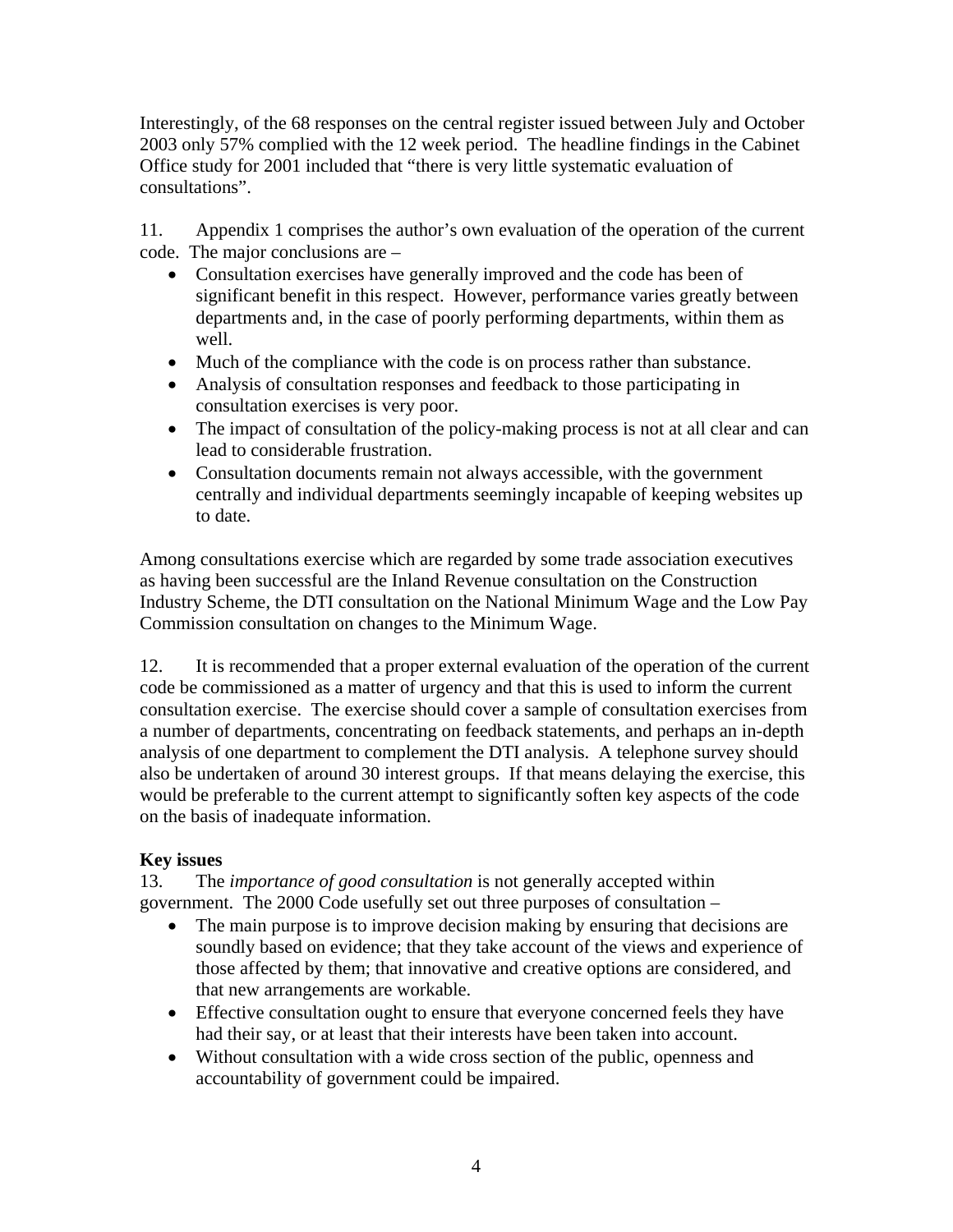14. The Code went on to say that departments need to develop expertise and best methods and to learn from each other and that a web based central register of current public written consultation would be introduced "shortly".

15. These points are exactly right and a place should be found for them somewhere in the current document. The impression is sometimes given that consultation has become a box ticking exercise with departments feeling that they must formally consult so that they can tick the box but with the process not significantly influencing the policy-making process. The result has been government decisions which represent poor policy-making because policy-makers have chosen not to consult properly or alternatively have chosen to consult but have ignored the results. It is also necessary to try to prevent fictitious consultation, that is where the sole purpose of "consultation" is to tie-in the consultees to the policy and to claim that there has been consultation when in fact there has never been any intention to take account of comments made.

16. It is probably not helpful that in parts of government consultation is seen as being something that has to be done because the Cabinet Office says so. This is sufficient in the minds of some civil servants to treat it as a minor issue. Whatever the means, the Cabinet Office has to sell throughout government the importance of consultation. In this context, it is depressing to note that contrary to what is said in the 2000 Code the Cabinet Office failed to set up an Internet based best practice forum (the Office has been able to point to a single document *A policy maker's guide to public involvement*) and the Centre for Management and Policy Studies appears not to have pursued this work as part of its responsibility for modernising policy making. Consultation should feature prominently in the training of civil servants.

17. The *scope of the code* is both unclear and unsatisfactory. The section on applicability refers to "all UK public consultations by government departments and agencies" and it is added that "UK non-departmental bodies and local authorities are encouraged to follow this code". While the differences between a department, an agency and a non-departmental body may be widely understood within Whitehall, they are not anywhere else. Businesses in particular expect the same consultation rules to be followed regardless of which part of the public sector they are dealing with. An interest group may be dealing with the same broad set of issues with a government department, a regulator and a non-departmental public body, and there is no reason why it should be conscious of the particular status of who it is dealing with or why it should expect different standards on consultation. A good example of a regulator departing from the existing code is the decision of the new regulator, Ofcom, to adopt 10 rather than 12 weeks as its consultation period.

18. If the rules are thought necessary to ensure good policy-making, then they are as applicable to regulators and to non-departmental public bodies as they are to government departments and agencies. The Cabinet Office should actively seek the agreement of those bodies to abide by the code. The Better Regulation Task Force made the same point in its recent report on independent regulators. Similarly, the Cabinet Office should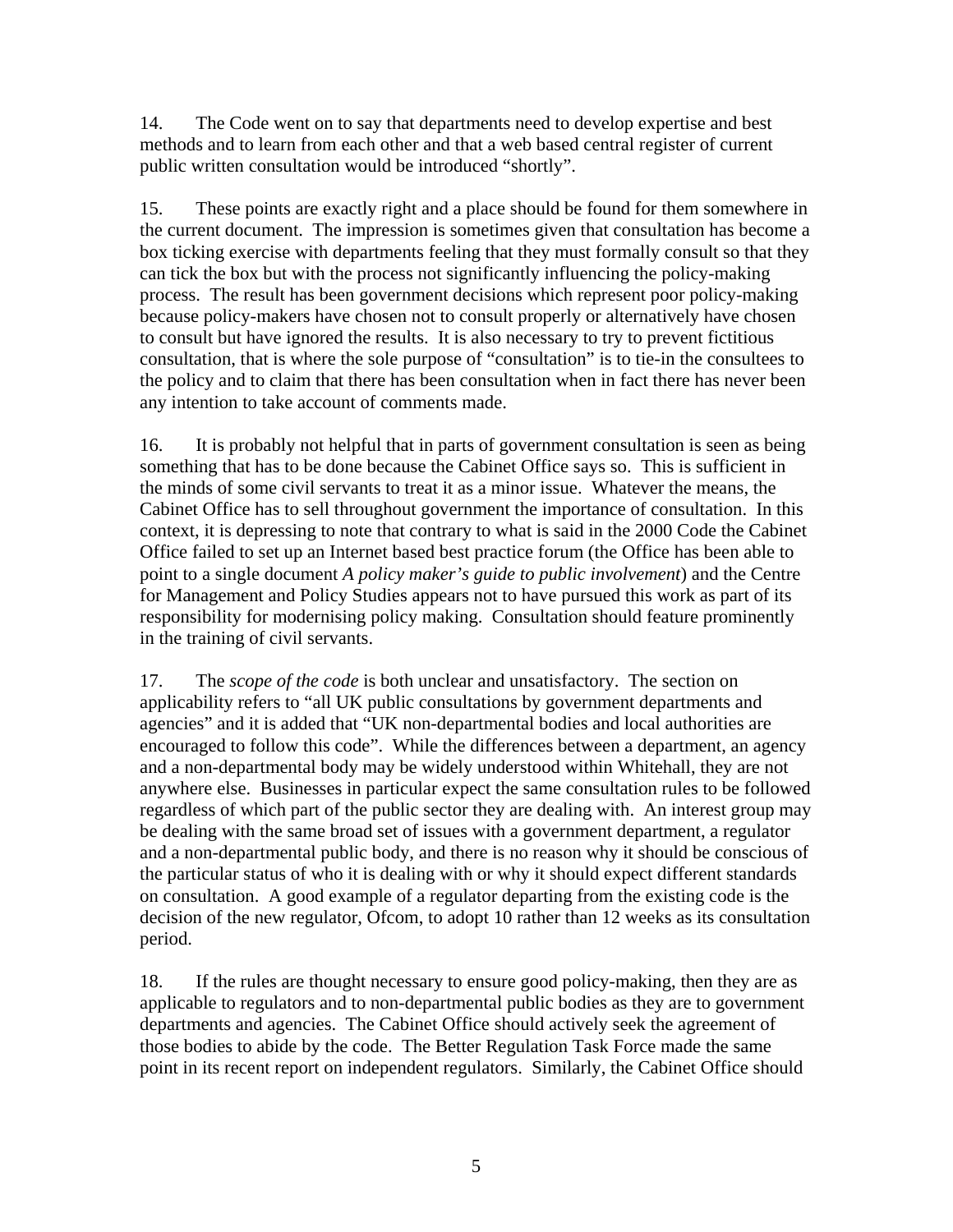work with the Local Government Association to ensure either general adoption of the code or adoption of a similar code more specific to local authorities.

19. While the code makes some references to *hard to reach groups* (amazingly defining these as including women), it fails to address a major problem. The organisations best able to respond to consultation exercises are industry groups and one issue pressure groups, the majority of which are dominated by middle class interests. The consumer is often left out of these consultations, with disadvantaged consumers fairing particularly badly. It is no use a government department simply saying that it welcomes views from consumers and consumer groups. They are not in a position to offer views unless they are resourced to do so. As a result, on the vast majority of public consultations affecting consumers, the consumer input is at best modest and often nonexistent.

20. This can be addressed only by positive action. This could include funding a consumer body to provide an effective response (as is done, for example, by the financial services, food, utilities and communications industries and their regulators) or by departments commissioning consultants to prepare a consumer view which must include either drawing on existing surveys of consumer opinion or conducting such surveys. This is costly but the money would be well spent. There are examples of such good practice in Scotland. The Scottish Executive Health Department has commissioned that Scottish Consumer Council and Scottish Health Feedback to undertake pre-consultation on public involvement in the NHS and also to carry out a consultation exercise on the draft interim guidance on consultation and public involvement in service change. In a smaller area, the respondent was commissioned by the Government of Jersey to provide a consumer perspective over a six month period on proposed changes to telecommunications and postal services in the Island.

21. The requirement for *representative bodies to state who they represent* needs to be strengthened. The respondents to consultation exercises are predominantly organisations claiming to represent a particular interest group. Policy-makers and others studying the responses have no easy means of knowing whether the British Widgets Association, for example, is a large trade association representing a major industrial sector producing evidence that is well researched and based on the views of the members, or rather whether it is one man operating from Wapping. Similarly, it is often difficult to identify who should be consulted. The apparently random selection of the organisations being consulted in this exercise admirably demonstrates this point – see paragraph 43. Similarly, organisations can set themselves up and call themselves, for example, the National Association of Bank Customers or the British Association of Sausage Eaters, and claim to be representative of consumers.

22. It is important that policy-makers and others can easily identify interest groups and know who they represent. This does not mean that interest groups should be taken note of only if they are representative. There is nothing stopping one person claiming to be an interest group provided it is clear that it is one person who is speaking. For individual consultations, the requirement should be vigorously enforced but the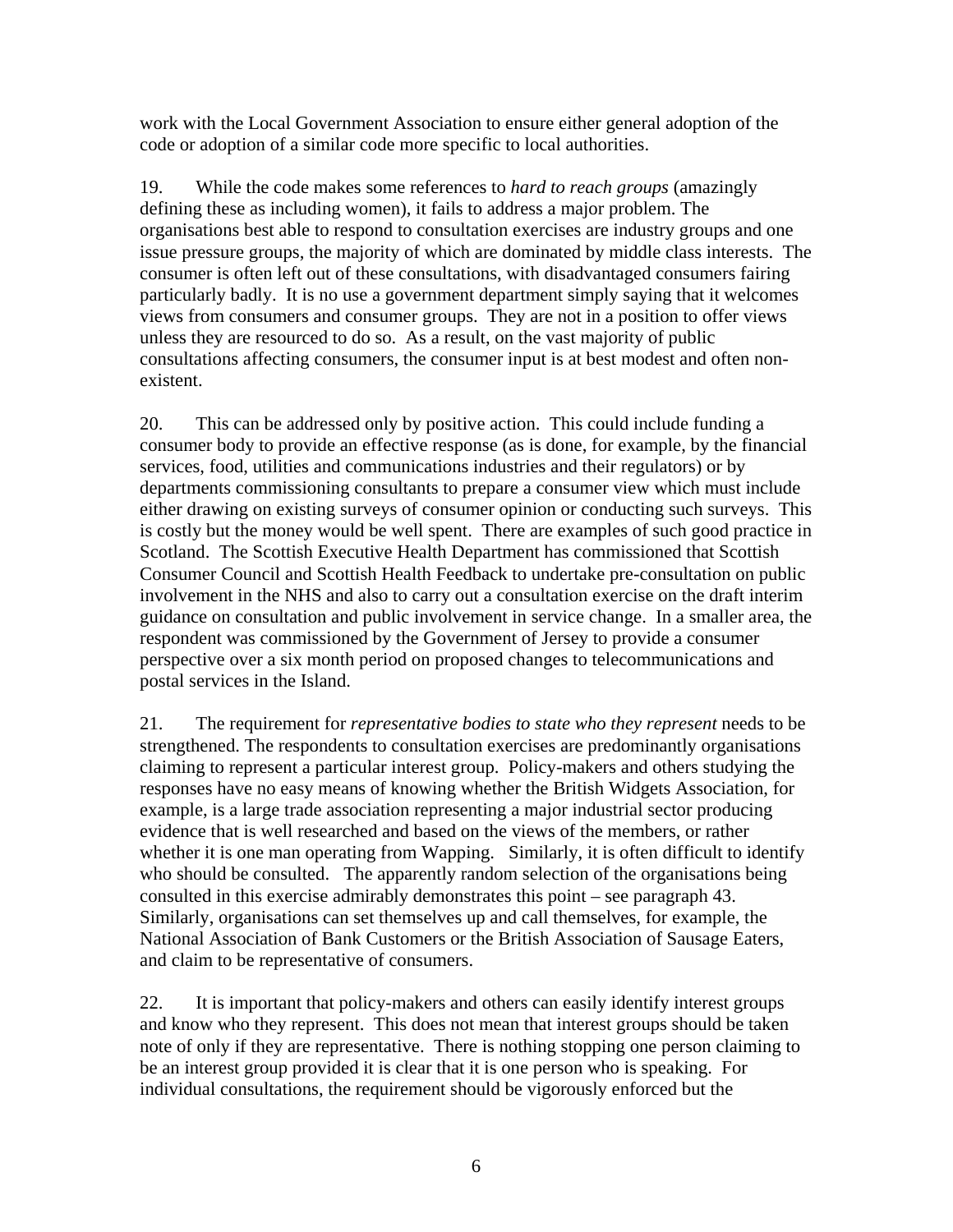government would be better advised to put in place arrangements which ensured that there was a proper directory of interest groups that policy-makers and others could easily refer to. This does not imply legislation, registration or regulation but rather a clear message from the government that it will expect such an Internet based directory to be established and that those organisations that have an entry in the directory can expect to be given due weight while other organisations will be regarded as representing only the views of an individual. This issue is also very relevant to the next point.

23. The *analysis and feedback* sections need to be considerably strengthened. It is vital to re-introduce the key parts of the old Criterion 6, which is headed "Responses should be carefully and open-mindedly analysed, and the results made widely available with an account of the views expressed, and reasons for decisions finally taken." The 2000 Code made the point that analysing responses is never a matter of counting votes and that particular attention may need to be given to representative bodies. In practice, many feedback statements do simply count votes, a practice which in the longer term is bound to encourage representative bodies to organise write-in campaigns from their members. This is wasteful and will not improve the policy-making process. The point should be made somewhere that there can be advantage in using outsiders to analyse responses, but it is important to select outsiders who know the issues and who do not simply count votes.

24. There should be a requirement to publish promptly an analysis of responses to a consultation exercise and a separate requirement to publish a feedback statement indicating how the consultation has influenced the policy. Analysing responses to a consultation exercise is a fairly scientific exercise which can be done completely independently of the policy work. The sooner an analysis of the responses is published the better it will be for the public debate on the issue in that those wishing to be involved will know the views of stakeholders. Some agencies, for example Ofcom, go further and as a matter of policy publish all responses on their website. Deciding what action to take as a result of the consultations may take much longer, indeed many months or perhaps years. It is inappropriate to hold up the analysis while decisions on policy are made, and equally it would be rash to make policy decisions simply to publish a summary of responses. The whole of criterion 4 should be amended to require publication of responses or an analysis of responses within a month and for subsequent policy statements to indicate how the consultation has influenced the outcome. It would often then be appropriate to allow a further, perhaps brief, consultation.

25. The practice is House of Commons Select committees is worth noting in this respect as the following example shows. The ODPM has been consulting on the draft Housing Bill and the ODPM Select Committee has also been considering the Bill. The Select Committee invited written evidence by 15 May. It published the written evidence on 4 June – within three weeks. This publication is the only document that contains the views of interest groups on the proposals in the Bill and therefore help inform the policymaking process. The ODPM invited responses by 9 June (and also responses to a separate consultation exercise on the contents of the proposed Home Information Pack by 30 June). The ODPM has yet to publish anything other than a very thin response to the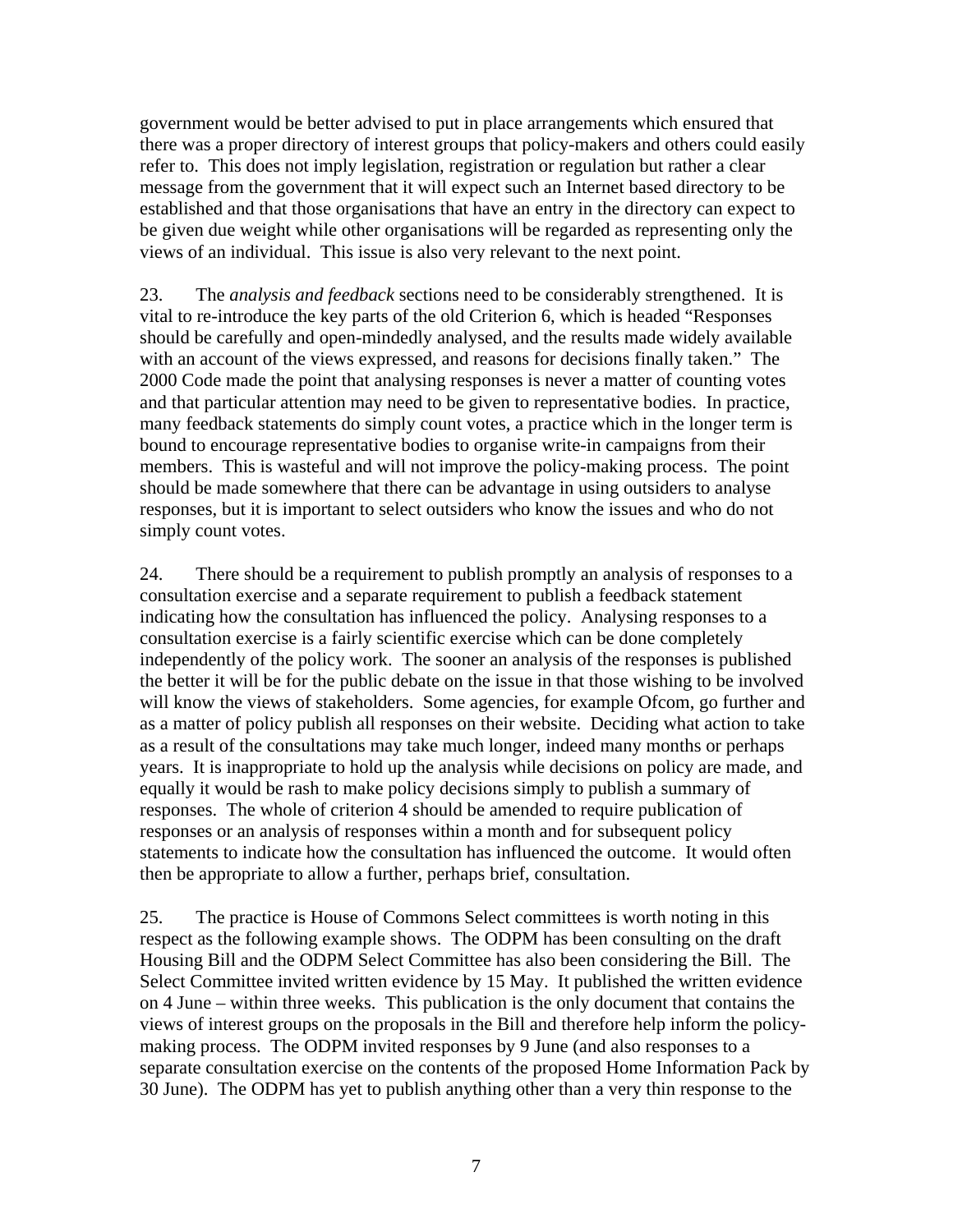Select Committee report. The Select Committee report also comments on the views expressed by the institutions most relevant to the proposals.

26. *The code is very weak on evaluation and transparency* and again some of the sensible points in the previous version of the code have been removed. It is instructive here to learn from another government department, the Office of Fair Trading (OFT), which is in the process of introducing a new regime for consumer codes of practice. For some years, the OFT had a duty to encourage trade and professional associations to prepare and disseminate to their members codes of practice. There was increasing dissatisfaction with the regime. The OFT itself concluded in 2001 that the regime was not delivering the theoretical benefits. Subsequently, it has introduced a new approach under which clear criteria for codes of practice are set out and if those criteria are seen to be met then the OFT will give formal endorsement of the code. The OFT's criteria include that the operation of the code should be regularly monitored, that code sponsors should develop performance indicators and must regularly assess customer satisfaction, and that there must be a procedure for handling non-compliance by members with the provisions of the code.

27. The 2000 Code had a series of measures designed to ensure reasonable evaluation, although falling well short of the OFT requirements for private sector codes. These included –

- The appointment of a consultation co-ordinator in each department and agency to ensure that the code is complied with.
- A requirement that departments should monitor consultations regularly and should seek to develop internal expertise in effective consultation.
- A requirement that departments should evaluate consultations once complete, perhaps with an independent involvement.
- A requirement for departments to make available annual statistical and qualitative assessments.

28. These requirements have been watered down in the new version of the code. While there is a requirement to evaluate consultations for effectiveness there is no requirement to publish any information and the suggestion of using outside expertise to evaluate codes has disappeared. The requirements need to be considerably strengthened. The consultation process is often fictitious with respondents telling the Government what they think the Government wants to hear as long as does not adversely affect them. There is therefore a reluctance to point that practical problems and an unwillingness to complain about the process. It is good practice to evaluate the effectiveness of the consultation process, both for individual policies and for the department as a whole. This is not difficult and would basically involve a desk study of relevant documents, interviews with the key officials and telephone interviews with the key stakeholders. The Cabinet Office should give guidance on how such evaluations should be carried out.

29. It is clear in the private sector that codes of practice without enforcement mechanisms are a waste of time. The Better Regulation Task Force, in its report *Imaginative Thinking for Better Regulation* (September 2003) commented: "A code of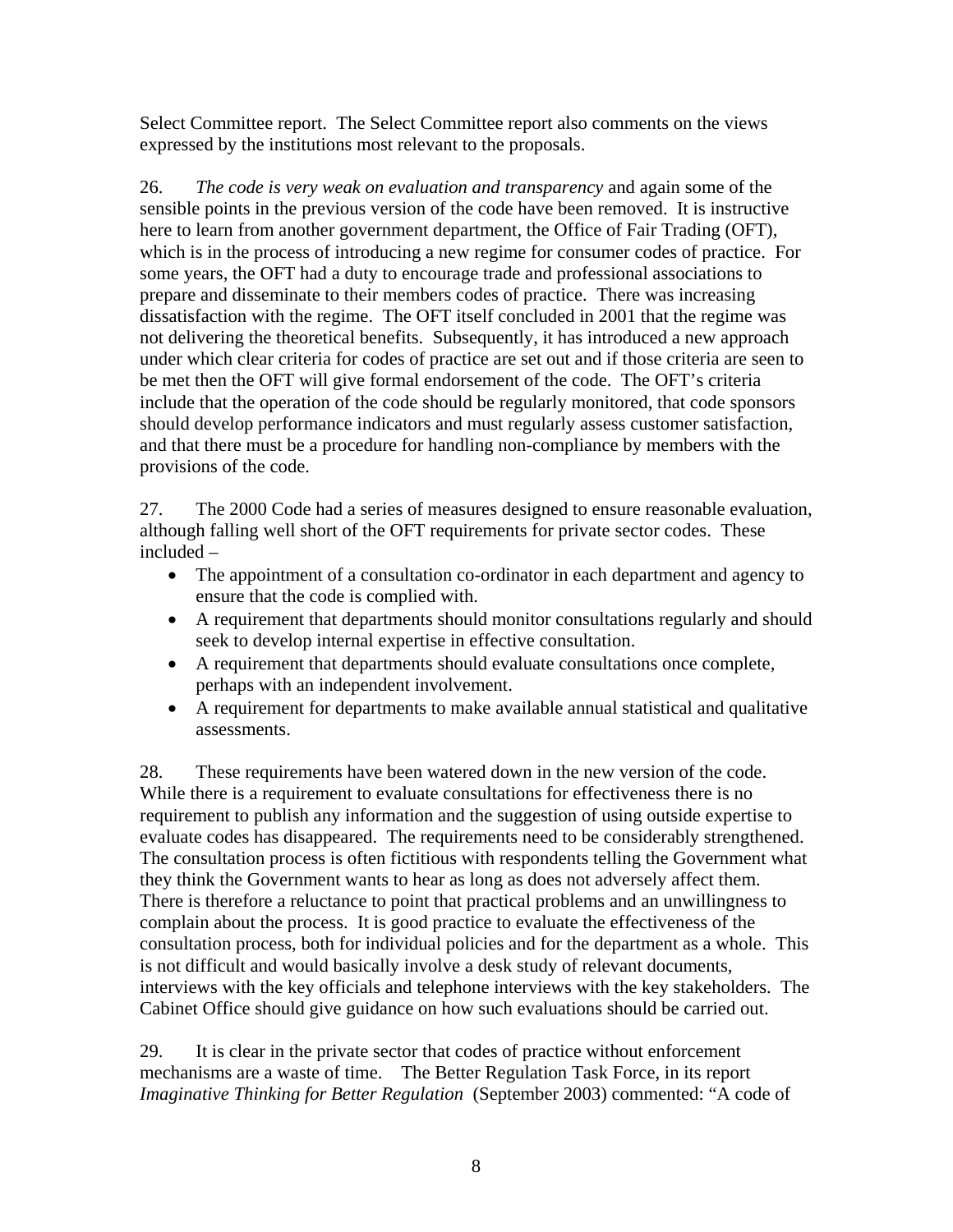practice has to have teeth to be effective." The same is true in the public sector. As this submission has shown, the existing code is not complied with and there is room for improvement in respect of consultation generally. The provisions in section 5 of the new code are too weak and need to be strengthened considerably.

30. If the consultation mechanism is to work effectively then *consultation documents need to be readily accessible*. The proposed central register is not functioning effectively. The register has just 68 consultation documents issued between July and October 2003. This is probably fewer than a third of the total number. Neither the Department for Transport or the Financial Services Authority, for example, have any documents on the register. The register has four DTI consultation documents that are not on the DTI site while there are three documents on the DTI site that are not on the register. The record of departments varies from very good to very poor. The best departments (eg DTI and DEFRA) have a direct link to consultations from their home page and consultations then being divided into current and closed with consultation responses also being published. Ideally, the department has a brief statement about its consultation policy and identifies the consultation co-ordinator. In the case of the worst departments (eg DFT and ODPM) there is no central register and it is difficult to find documents. The code needs to provide for consultation documents to be accessible on departmental websites and on the central register.

## **Detailed points**

31. This section of the response provides a detailed commentary on the draft consultation criteria.

32. *Criterion 1 Consult throughout the process, allowing a minimum of 12 weeks for formal consultation at least once during the development of policy.*

(ii) The expression "small businesses should always be involved" should be removed. There is no reason to pick out small businesses as a group and not, for example, consumers. It is also manifestly incorrect to say that small businesses should be consulted on every matter. There are consultation exercises that are completely irrelevant to small businesses, for example an FSA consultation on supervision on banking conglomerates, or the many consultations aimed particularly at user groups, where these do not include any businesses.

(v) The point about holiday period should be strengthened. The practice remains of papers being published towards the end of July. This makes it difficult for representative bodies as often they have no meetings planned for August. Also, officials may well be away in August which prevents useful informal discussions on consultation documents from taking place.

(vi) One effect of introducing the minimum twelve week period has been that there are probably fewer consultations. Departments are put in the odd position that if they do not consult that is fine but if they do consult they are subject to fairly rigid rules. While twelve weeks is ideal, it is far better to have some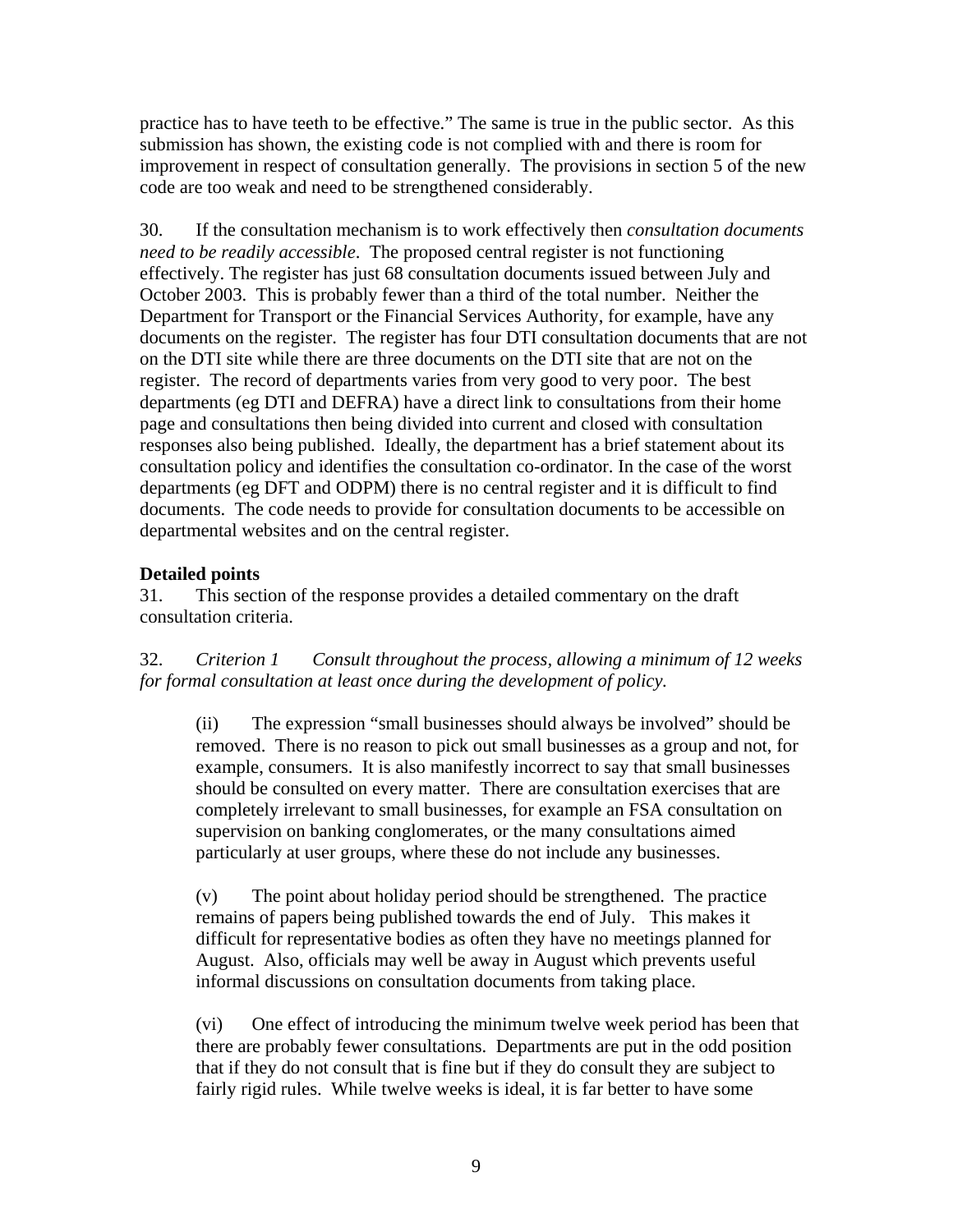consultation in two weeks than no consultation at all. This point needs to be made but in such a way so as not to give an easy let out to departments that simply cannot get their act together. The ideal is to for commonsense to be used. On major issues 12 weeks is the minimum and may be needed for than once. On minor issues with just a few consultees or on third goes four weeks might be quite adequate.

The EU should not be allowed to be used as an excuse. The EU generally moves at a snail's pace. Deadlines for implementing directives for example are known about years in advance. A short consultation period is acceptable only on a new issue with a tight deadline.

(ix) In this (or in another section of criterion 1) it is necessary to bring out the issues in relation to consulting consumers. Unlike businesses and single issue pressure groups, they are generally not able to provide meaningful responses to consultation exercises. If a proposal has a considerable consumer impact, then the department must ensure that a proper consumer input is obtained. This is most likely to be done by commissioning an appropriate consumer body or a consultancy to provide that input. It will not appear on its own. (See the detailed analysis of this point in paragraph 20.)

33. *Criterion 2 Be clear about who will be affected, what questions are being asked, and the timescale for responses*.

(i) The practice of asking specific questions but be useful but should not be used to dumb down the process. While analysis of responses may be easier if respondents are encouraged to answer set questions the practice may discourage consultees from making the points that are most important to them.

 (iv) This point needs to be strengthened. Consultation documents should state quite explicitly what points are non-negotiable and what are open for consultation. This will save a great deal of effort on the part of consultees and those issuing the consultation documents. Purporting to consult when decisions have already been taken or when no change is possible causes cynicism about the whole process.

#### 34. *Criterion 3 Ensure that your consultation is clear, concise and accessible.*

The word "your" should be removed.

(v) It is difficult to understand why women should be singled out as a group that could be overlooked.

35. *Criterion 4* – *Give feedback regarding the responses received and how the consultation process influenced the policy.*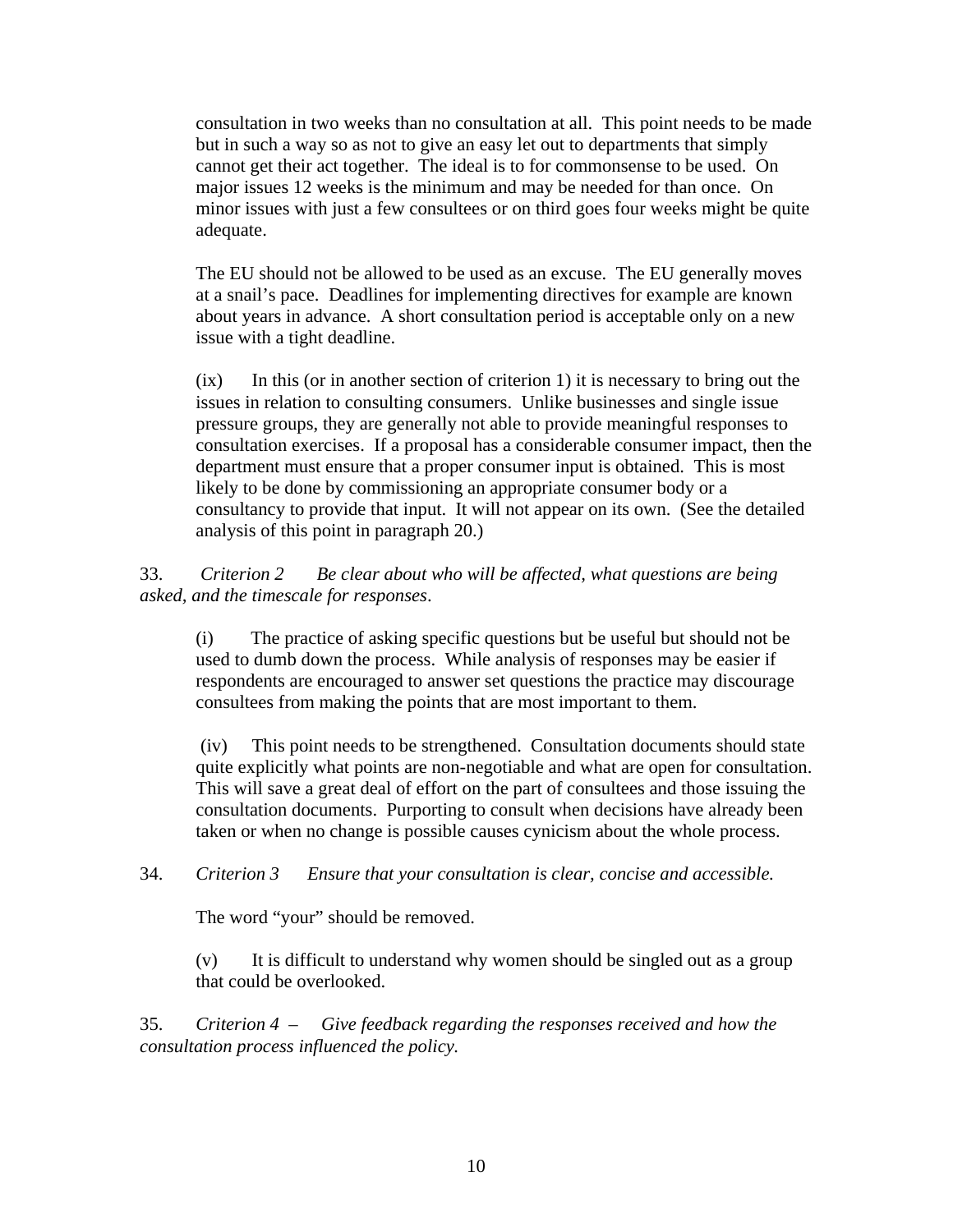(i) The first sentence should refer to "analysis of responses" rather than simply "summary". It is difficult to see why preparation of an analysis should take as long as three months.

(ii) It would be sensible to re-introduce the key parts of the old Criterion 6, which is headed "Responses should be carefully and open-mindedly analysed, and the results made widely available with an account of the views expressed, and reasons for decisions finally taken." The 2000 Code made the point that analysing responses is never a matter of counting votes and that particular attention may need to be given to representative bodies. In practice, many feedback statements do simply count votes, a practice which in the longer term is bound to encourage representative bodies to organise write in campaigns from their members. This will achieve nothing.

The point should be made somewhere that there can be advantage in using outsiders to analyse responses but it is important to select outsiders who know the issues and who do not simply count votes.

It is a mistake to require analyses of responses also to cover how responses are influencing the policy. Analysing responses to a consultation exercise is a fairly scientific exercise which can be done completely independently of the policy work. The sooner an analysis of the responses is published the better it will be for the public debate on the issue in that those wishing to be involved will know the views of consultees. Deciding what action to take as a result of the consultations may take much longer, indeed many months or perhaps years. It is inappropriate to hold up the feedback statement while decisions on policy are made and equally it would be rash to make policy decisions simply to get a feedback statement out. The whole of paragraph 4 should be amended to require prompt publication of all responses or an analysis of them and for subsequent policy statements to indicate how the consultation has influenced the outcome. DEFRA and DTI already adopt such a policy.

36. *Criterion 5* – *Monitor your department's effectiveness at consultation, including through use of a designated consultation co-ordinator.* 

The words "your department's" should be removed and the word "evaluate" should be added after "monitor".

This needs to be considerable strengthened. Ideally the consultation co-ordinator should be named on the department's or agency's website.

There should be a requirement for each department or agency to publish an annual report on the effectiveness of its consultation arrangements.

While it should not be a requirement, the code should suggest, as did the 2000 Code, that independent involvement might be used for evaluations.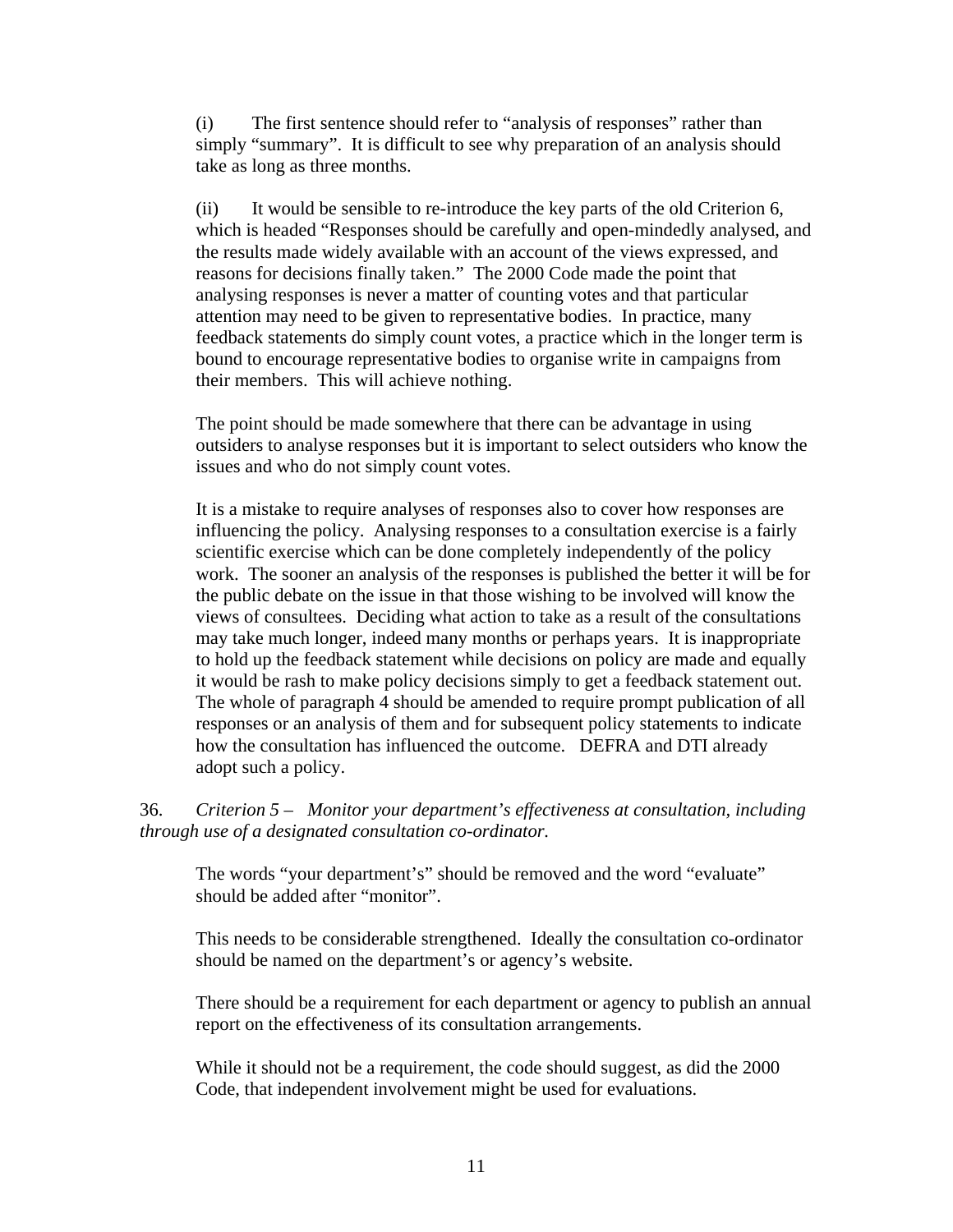The code should require departments regularly to consult stakeholders on the effectiveness of their consultation arrangements and to publish the results.

Sub-paragraph (iv) should not provide for data to be available only to the Cabinet Office, but rather for the data to be published.

## 37. *Criterion 6* – *Ensure your consultation follows the principles of better regulation, including carrying out a Regulatory Impact Assessment if appropriate.*

At first sight this criterion seems out of place and has rather been dropped into the code, presumably because of the new location of the team responsible for consultation policy. The points made are primarily to do with policy-making rather than consultation which is just one aspect of it. Paragraph (iii) in particular looks completely out of place as do the specific references in the body of the code to website addresses that in all probability will be out of date even before they are published. The whole of this section should be removed and simply replaced by a page giving sources of additional information.

## **Possible topics for guidance**

38. At first sight these seem sensible. Ideally, they should include, where appropriate, standard documents, for example, a template for a consultation document and a template for an analysis of responses.

39. On the specific suggestions –

- The second one should refer to "*the* policy development process".
- The third should read "how to *draft* a consultation document".
- The fifth point should not refer to e-consultation specifically. There is nothing superior or special about e-consultation which requires it to be separately identified and it rather gives the impression that e-consultation (which can be cheap and ineffective) has something superior about it.
- The topic about RIAs should be removed.
- It is difficult to see what purpose issuing guidance on statutory requirements, such as race equality issues, would serve.
- The topic on hard to reach groups should refer to "*identifying and accessing* hard to reach groups".
- There should be separate topic of analysis of responses and then another topic of drafting a government response to consultation responses.
- New topics should be added
	- o Obtaining a consumer input.
	- o Compliance tool kit.
	- o Consulting trade associations.
	- o Consulting interest groups.
	- o Tool kit for evaluating consultation exercises.
	- o Tool kit for evaluating a department's consultation policies and practices.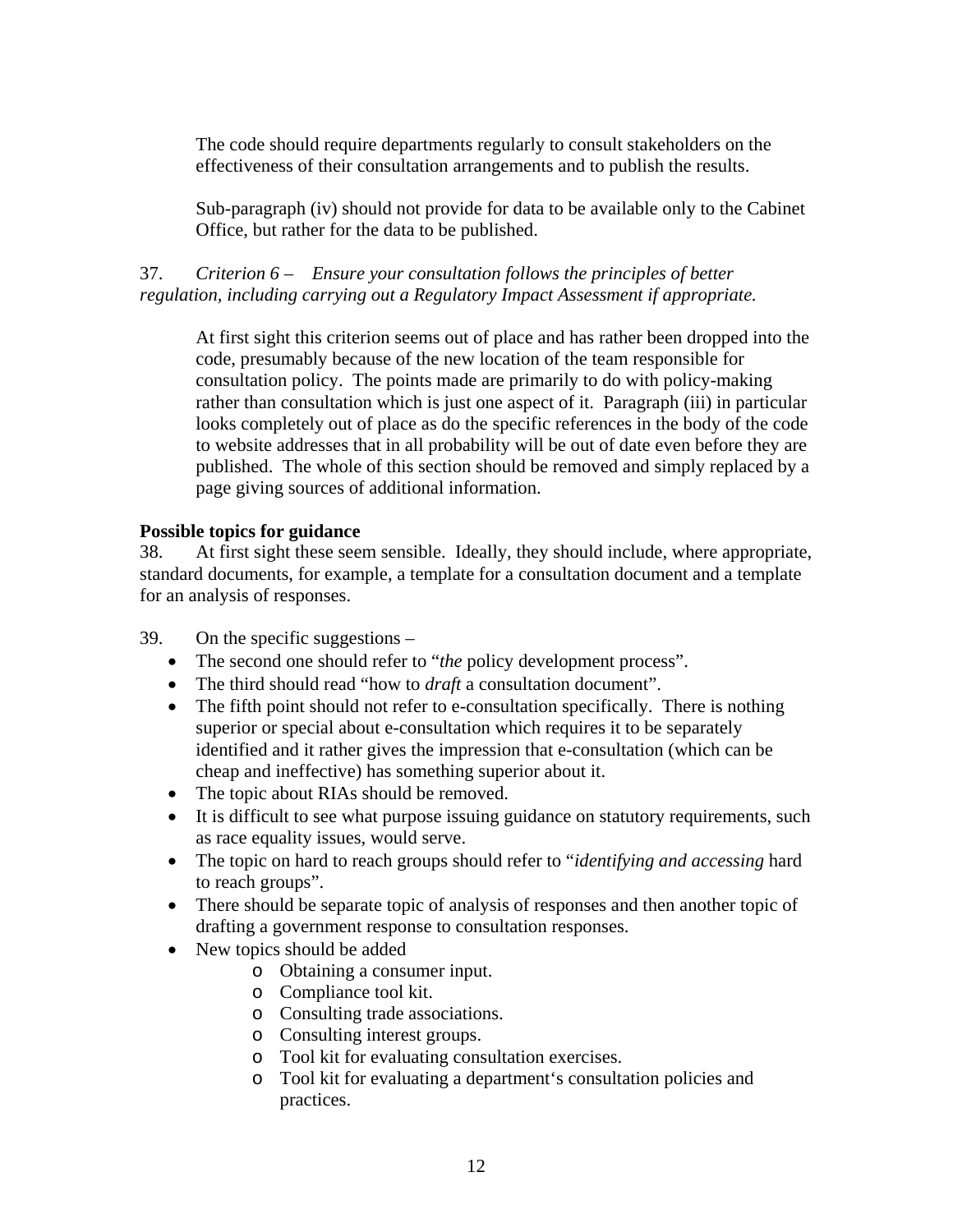## **Process**

40. It is appropriate in a consultation exercise on consultation to comment on the process being followed. On the whole this has been satisfactory although the process shows up some of the problems identified in this paper. The good points include –

- Sensible pre-consultation with selected parties (including the author of this submission) on the basis of a structured questionnaire.
- A well written consultation document that largely complies with the existing code of practice.
- The holding of two consultation meetings.

41. However, there are several weaknesses in the process. The first, which has already been discussed at some length, is that there has been a failure to analyse effectively the current policy. This makes taking decisions on the future difficult. One would have expected there to have been a comprehensive analysis of the views of departments on the code and also on the views of stakeholders on the consultation process. The absence of such an evaluation casts doubt on the commitment of the government to have an effective consultation mechanism.

- 42. Other areas where the process could have been improved are
	- The consultation questions are mainly concerned with process rather than substance.
	- The failure to include in the consultation document as an appendix the differences from the present consultation code. As the new code largely represents a weakening compared with the existing code, this might be taken to be an attempt to conceal what was going on.
	- There is a commitment to publish a summary of responses by 24 February 2004. It is difficult to see why this should take three weeks let alone three months. More importantly, there is no indication of the next steps in the process. Perhaps the Cabinet Office could set a good example on this matter and publish all responses (it is unlikely that there will be many) and an analysis of them on its website within a month.

43. Finally, the list of consultees can best be described as bizarre and admirably illustrates the point about targeting made in this submission. The list has clearly been taken from somewhere else and it is difficult to find any logic in the organisations which have been selected. For example –

- Just four commercial companies are named, all of which are supermarkets. Thus Waitrose is being consulted but not Marks & Spencer.
- Just for good measure, the British Retail Consortium is being consulted but not, for example, the British Hospitality Association.
- There seems to be an obsession with taxation with the Chartered Institute of Taxation and the Tax Faculty of the Institute of Chartered Accountants of England and Wales being invited to comment but not the rest of the Institute or, for example, the Chartered Institute of Bankers.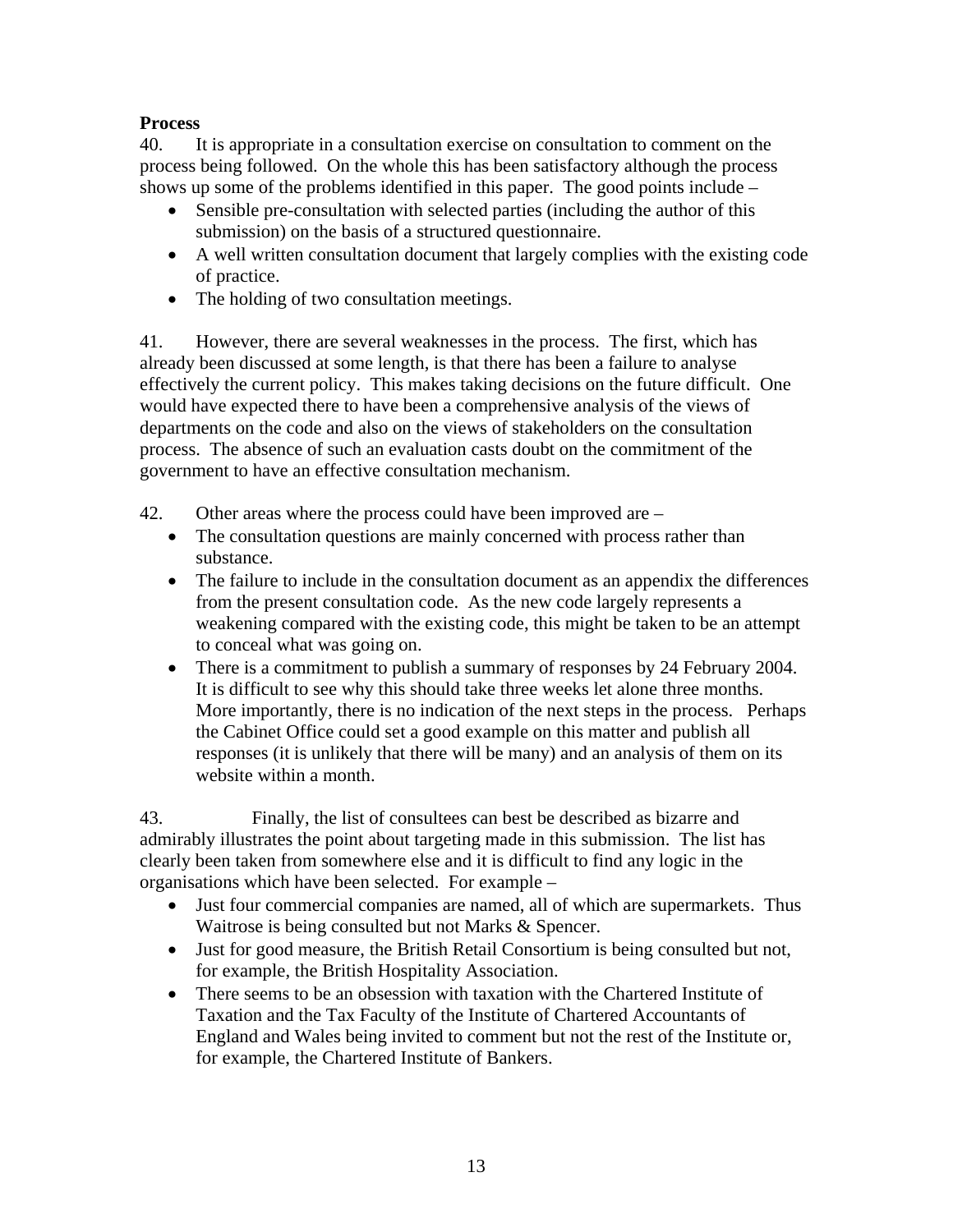- The National Farmers Union preserves its position as a favoured consultee even though farming is a tiny industry in the UK. Much bigger industries like banking are not invited to comment.
- How on earth does the Campaign for Real Ale get on the list but not, for example, the Beer and Pub Association?
- Why are London Transport Users consulted but not transport users anywhere else?
- Why are lawyers singled out for special treatment but not teachers?
- Why does the International Transport Workers Federation get a mention but not major national unions such as Amicus or, indeed, the Transport and General Workers Union?
- Why is WaterUK consulted but not the Electricity Council?
- Is the reason that Demos is being consulted but not IPPR because Geoff Mulgan used to work for Demos?
- Why is Alan Woods the only individual to get a mention?

44. Although these points might be trivial and of course the consultation is open (although not many people know about it), the point is made to illustrate just how difficult it is for policy-makers to know who they should be targeting, hence the importance of having a comprehensive directory.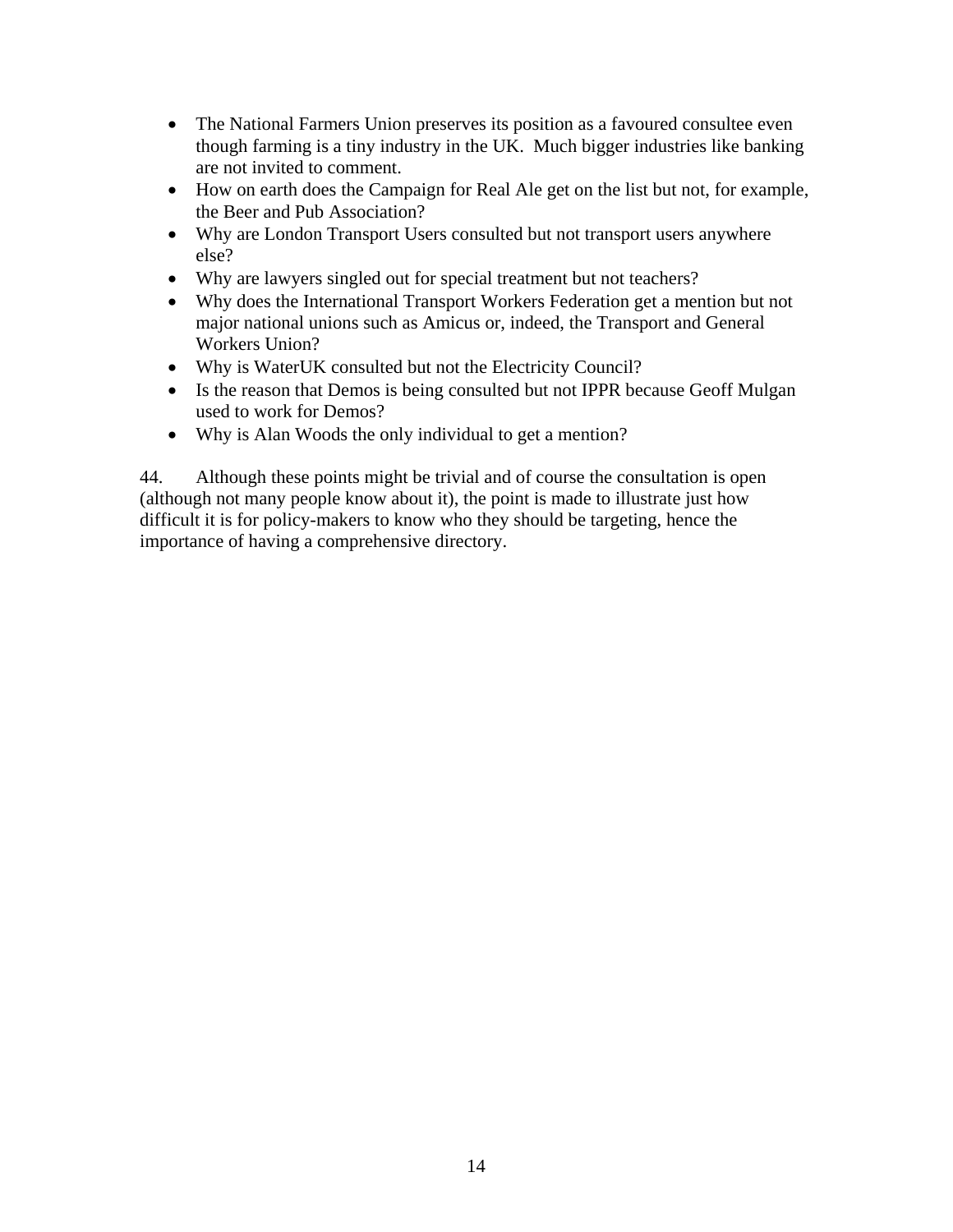# **Appendix 1**

## **Evaluation of the effectiveness of the present code**

1. This appendix is a very poor attempt at what should have been done as essential groundwork for the consultation exercise, that is an analysis of the effectiveness of the current code and of consultation arrangements generally. It is little more than a "back of the envelope" analysis based on a few hours research using websites and what little information is publicly available. It is intended to be indicative of the sort of project which should have been undertaken and ideally which should still be undertaken. It is divided into two broad sections –

- Official studies.
- The respondent's own analysis of websites.

## **Compliance with the code - the analysis of the 2001 returns**

2. There are few official sources of information on compliance with the current code, notwithstanding the requirements within the code for departments to make available annual statistical and qualitative assessments and to evaluate consultations.

3. In October 2002 the Cabinet Office published an analysis of annual returns for 2001 by departments on compliance with the code. This was originally published in such a way as to be virtually inaccessible. This has more recently been remedied.

4. The analysis has figures for ten government departments and two agencies (the Inland Revenue and the Office of National Statistics). Among the departments that did not produce returns were the Treasury and the Department of Trade and Industry, the two departments most relevant to business. Clearly, those departments that do not comply with the code in respect of submitting returns probably do not comply with it more than others, therefore the whole of the analysis is faulty in that it is based on the "good guys". Having said that, the key findings from the exercise were –

- About 80% of consultations covered by the code complied with the requirement for a twelve week consultation period.
- There were few departures from the code criteria.
- There was very little systematic evaluation of consultations.
- Central record keeping with individual departments on their consultations was not comprehensive.

5. The short paper has no proper evaluation. The section on evaluation of consultations reported that only five of the thirteen departments had carried out some evaluation even though this is a requirement or the code. The paper drew the general conclusion that departments in general are complying with the code and that the code appears to have encouraged departments to improve the quality of their consultations and reduce the number with very short deadlines. These conclusions must be regarded as tenuous, bearing in mind that major government departments decided it was not necessary to submit returns at all.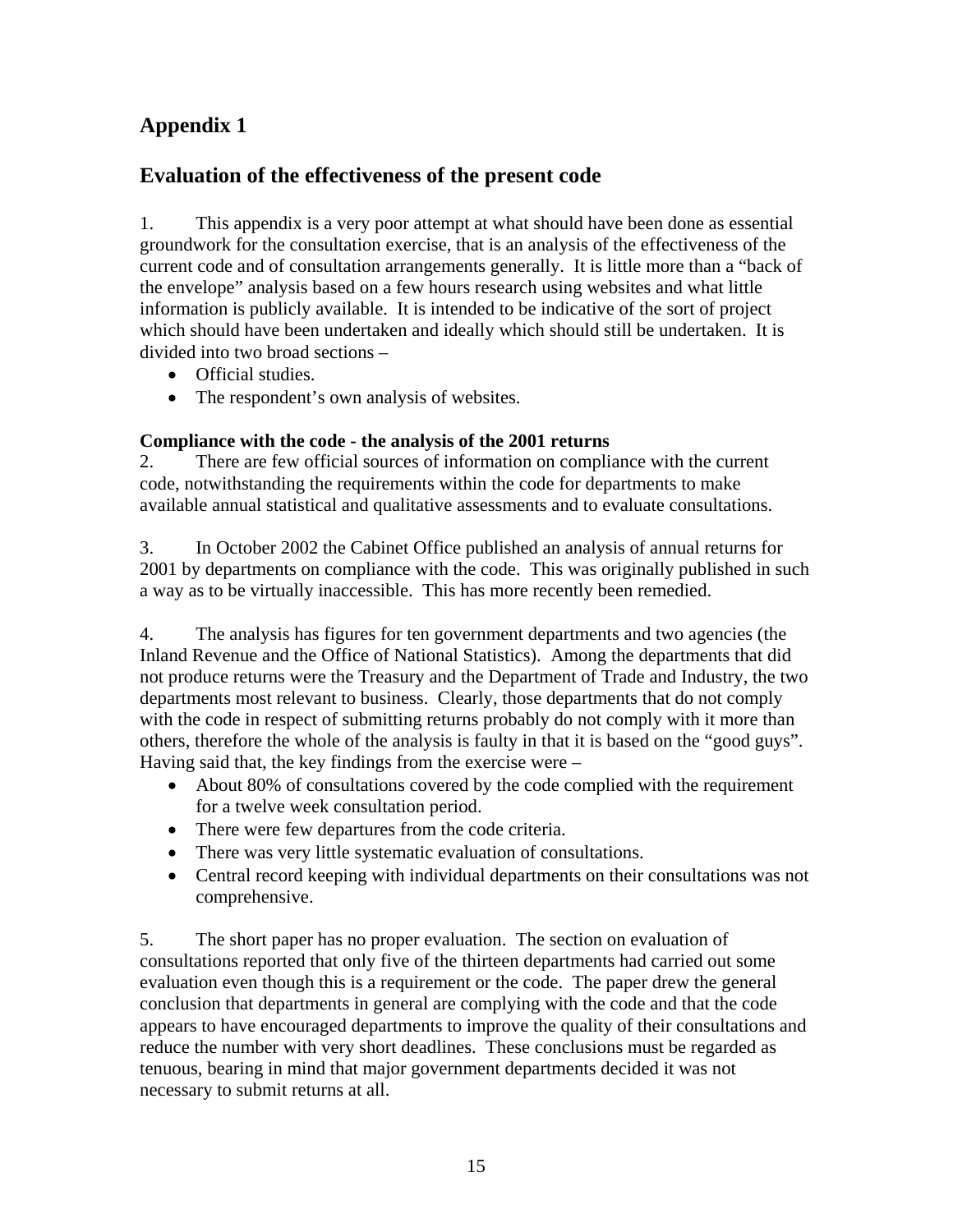## **Compliance with the code – the analysis of the 2002 returns**

6. The Cabinet Office published the results of the returns for 2002 in November

- 2003. The headlines in the analysis were
	- There were 621 consultations by the 23 respondents.
	- 71% of consultations complied with the 12 week period (if the sample used for the 2001 analysis was used the proportion was the same as in  $2001 - 79\%$ ).
	- Departments reported few departures from the code.
	- "Many consultation documents were praised for their clarity".

7. In respect of the 12 week period two departments had a high proportion of exercises that did not meet the 12 week criterion – DEFRA (32%) and the Food Standards Agency (65%). For the other departments the proportion was 84%.

8. The respondent asked a number of departments for their individual returns. The key question is the one on evaluations of consultations. The responses were –

- ODPM: "no systematic qualitative assessments were made, to our knowledge".
- DEFRA: This question was answered as follows: "From discussion with Cabinet Office, we understand that this question is seeking information on consultations where the comments received had a direct influence on the proposals/policies which were the subject of the consultation." It went on to give many examples most on which said no more than the consultation responses influenced the final outcome.
- Home Office: "In most cases analysis was undertaken in house by the policy unit concerned. One has made use of an independent analyst. Summaries of the results are published on the consultation area of the Home Office website."
- Food Standards Agency: "Generally, policy divisions are responsible for reviewing the consultation process 'in-house' and disseminating ideas and best practice locally. Best practice or successful aspects of consultations, as well as potential & actual 'elephant traps' have been shared across the Agency by virtue of being reported via returns made to the Consultation Co-ordinator. This has been used to feed into the updates currently being dovetailed into the new staff consultation guidance (as amended). The sharing of ideas by Divisions is further facilitated by the quarterly forum known as the Consumer Contacts Group. This is run by our Consumer Branch and specifically looks at stakeholder involvement and associated issues (of which consultation is one aspect)."
- Oftel: Could not identify the document.
- Treasury: promised an answer shortly (on 10 October) but nothing has been received.
- Department of Health: "None".
- Financial Services Authority: "Unable to help with your enquiry" and for good measure adding that this information was confidential.
- DWP: "I review all consultations with a view to determining and disseminating best practice. DWP has various standing networks of expert external stakeholders in areas such as welfare rights, pensions and finance industry, employer representatives, ethnic minorities, disability issues, and short-term networks to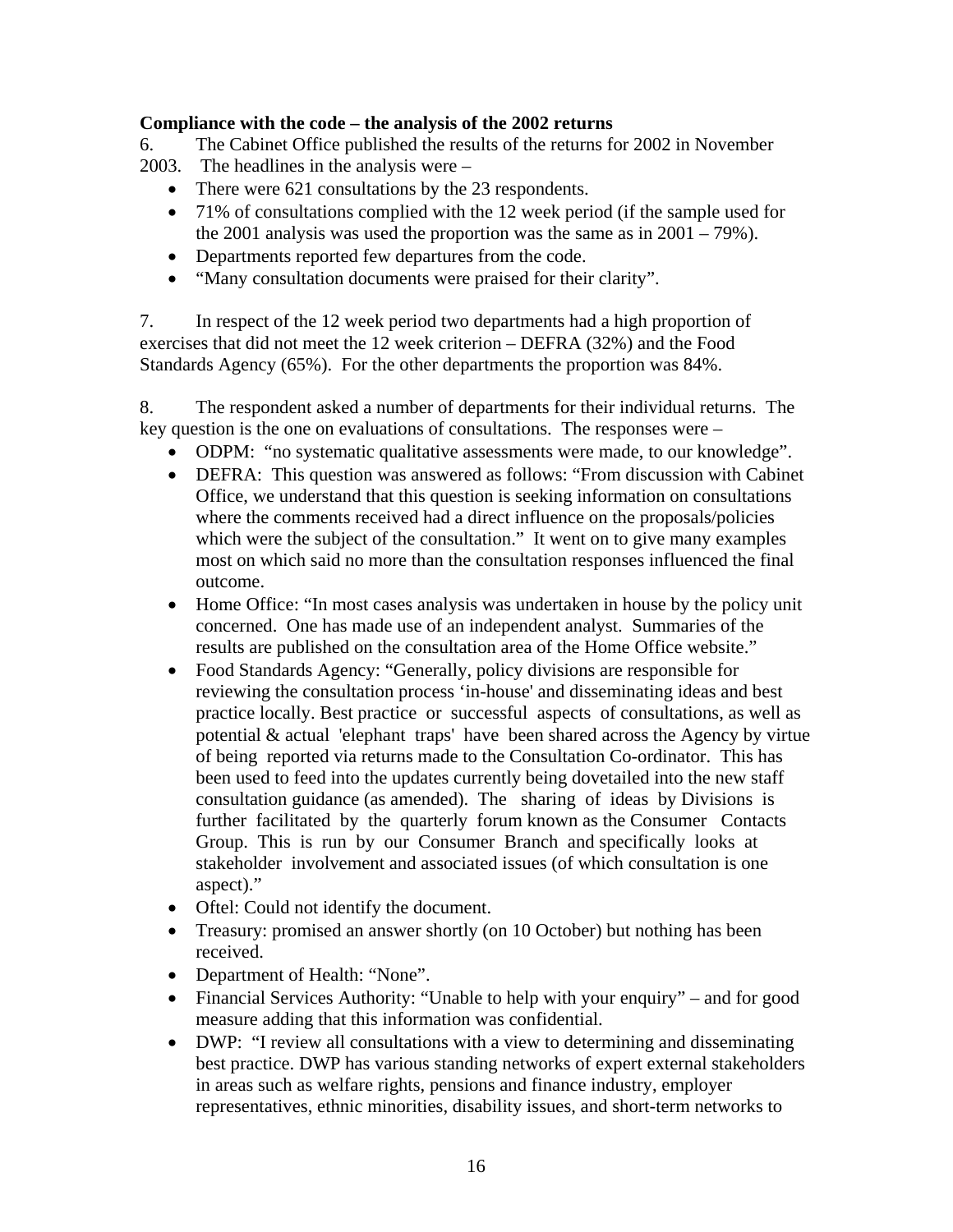deal with specific projects and initiatives." The response went on the set out examples of specific events and initiatives.

- Inland Revenue: referred only to the aggregate figures made available by the Cabinet Office.
- Department of Transport: no response.
- Department of Trade and Industry: no response.

This of the 12 departments that responded on this point, only two, DEFRA and the Food Standards Agency, complied with the code by evaluating consultations.

## **The DTI study**

9. In 2002/2003, the DTI undertook a department wide consultation project. This is a useful model for other departments. A project team was established which –

- Issued a questionnaire to 30 DTI officials.
- Interviewed officials from other government departments.
- Issued questionnaires to Dixons, Marks and Spencer, the British Retail Consortium and the Radio Electrical and Television Association to evaluate the retail sector's experience of Whitehall consultations.
- Undertook a pilot online consultation.
- Worked with the Consumer and Competition Directorate on developing effective consultation structures on the Commission's proposals for reform of the EU consumer protection regime.
- Worked with the Energy White Paper team to learn lessons from their "highly" successful recent consultation".

10. As part of the project, some open meetings were held. It might be observed that the consultation was not predominantly with customers of DTI but rather was internal and with other government departments. The consultation of business seemed to a very limited group and did not include, for example, the CBI, the Federation of Small Businesses or indeed anyone outside the retail sector.

11. The project resulted in a number of commitments –

## **We will embed consultation as a key part of the policy making process**

• DTI will integrate improved consultation processes into a corporate 'Better Policy-making' programme, and will monitor progress with key stakeholders on an annual basis.

## **We will improve our processes**

- DTI will develop, manage and maintain a database of 'Consultation Stakeholders' as part of the wider DTI customer relationship management solution.
- DTI will ensure that all consultations deploy at least two of the following methods: Written consultations; On-line consultations; Web-casting; Focus groups; Interviews; Listening events; Road Shows/ Exhibitions.
- DTI will ensure that all consultations are listed in a Departmental 'Consultations Forward Look' programme and that, where sensible, they are linked and scheduled in a co-ordinated fashion.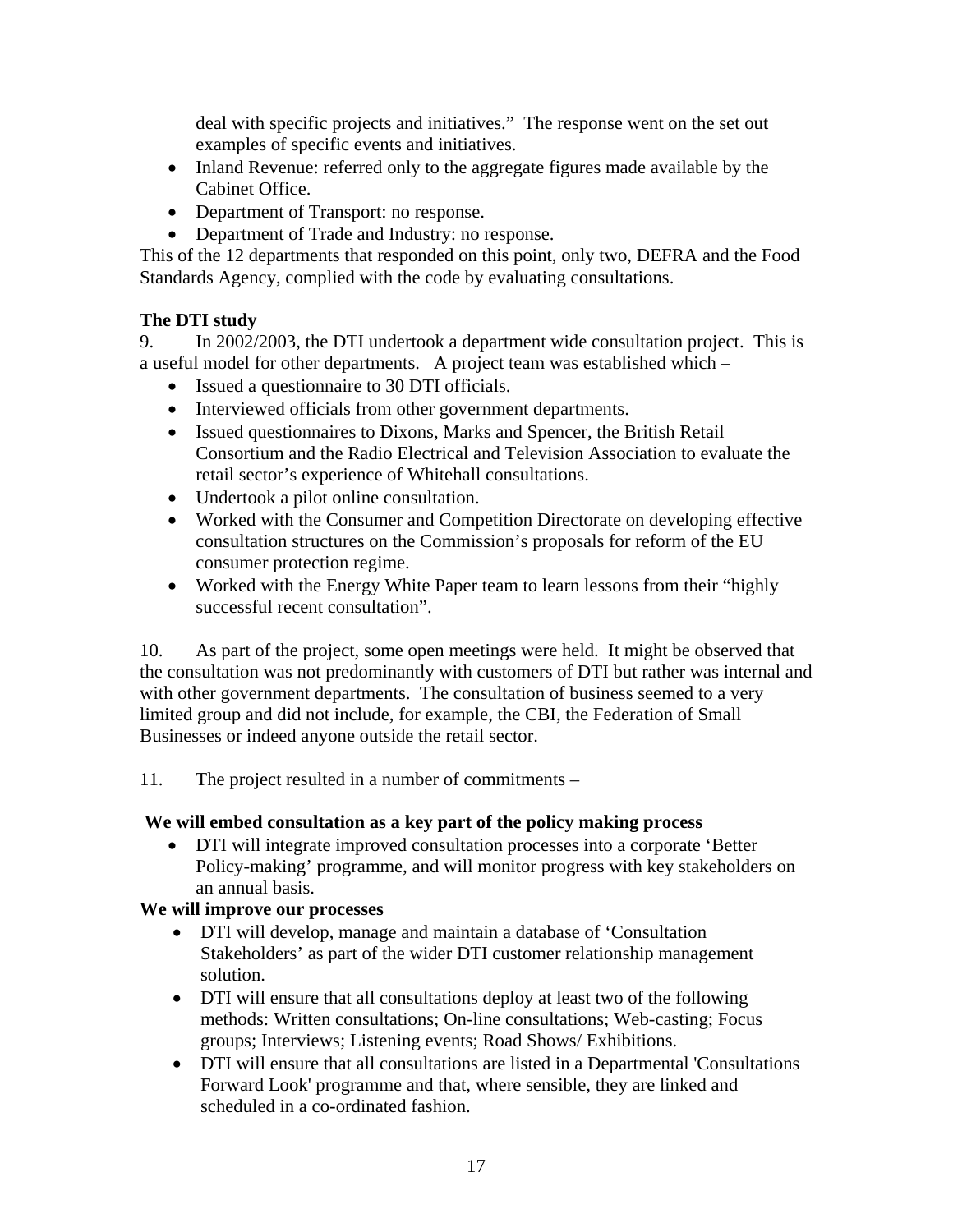- DTI will develop an evidence base and success measures as bases for annual performance evaluation.
- DTI will launch the new consultation regime as part of a series of information seminars on better-policy-making.
- DTI will report back to stakeholders after consultations, making clear how we have taken on board comments.

## **We will provide guidance, advice and training on consultations**

- DTI will recruit a Consultation Champion to provide access to guidance, advice, monitor process, facilitate training and spread good practice on consultation.
- DTI will establish a Department-wide network of consultation experts/champions who are available to provide advice and training.
- DTI will establish and maintain a Better Policy-making intranet facility that will provide guidance on all stages of the policy-making process including consultations.
- DTI will work closely with Human Resources and Strategy Unit in developing overall training provisions on better policy-making for DTI officials.

### **We will have a consistent house - style in future DTI consultations**

• DTI will use a consistent template and will follow departmental branding guidelines in all future consultations, to make it easier for our stakeholders to see where we want their views.

#### **Better Regulation Task Force analysis**

12. The Better Regulation Task Force, in its Annual Report 2001/2002, has a section devoted to consultation. This is reproduced in full below–

"Along with RIAs, consultation is essential to making good policy and we want both to be top-rate. Departments usually do consult but could do better. In January 2001 a Government Code of Practice came into force. It implemented our recommendation that consultations should last for twelve weeks.

We recommended that the Government should review the Code of Practice after the first year of operation. The Government agreed, and in October 2002 produced its report. A copy of this report is on our website: www.brtf.gov.uk.

The report said that the Code of Practice had improved the Government's performance on consultation. The Task Force agrees – the Code has had an impact, creating an expectation inside and outside Government that departments should observe the standard minimum 12-week period. The Government's figures show that 80% of consultations now last 12 weeks.

"The report showed particular departments – DEFRA, DTI, Treasury and Inland Revenue, for example – used short consultations most frequently."

We took these issues up directly with the individual Departments concerned, who justified this in part on the basis of the exceptions built into the Code.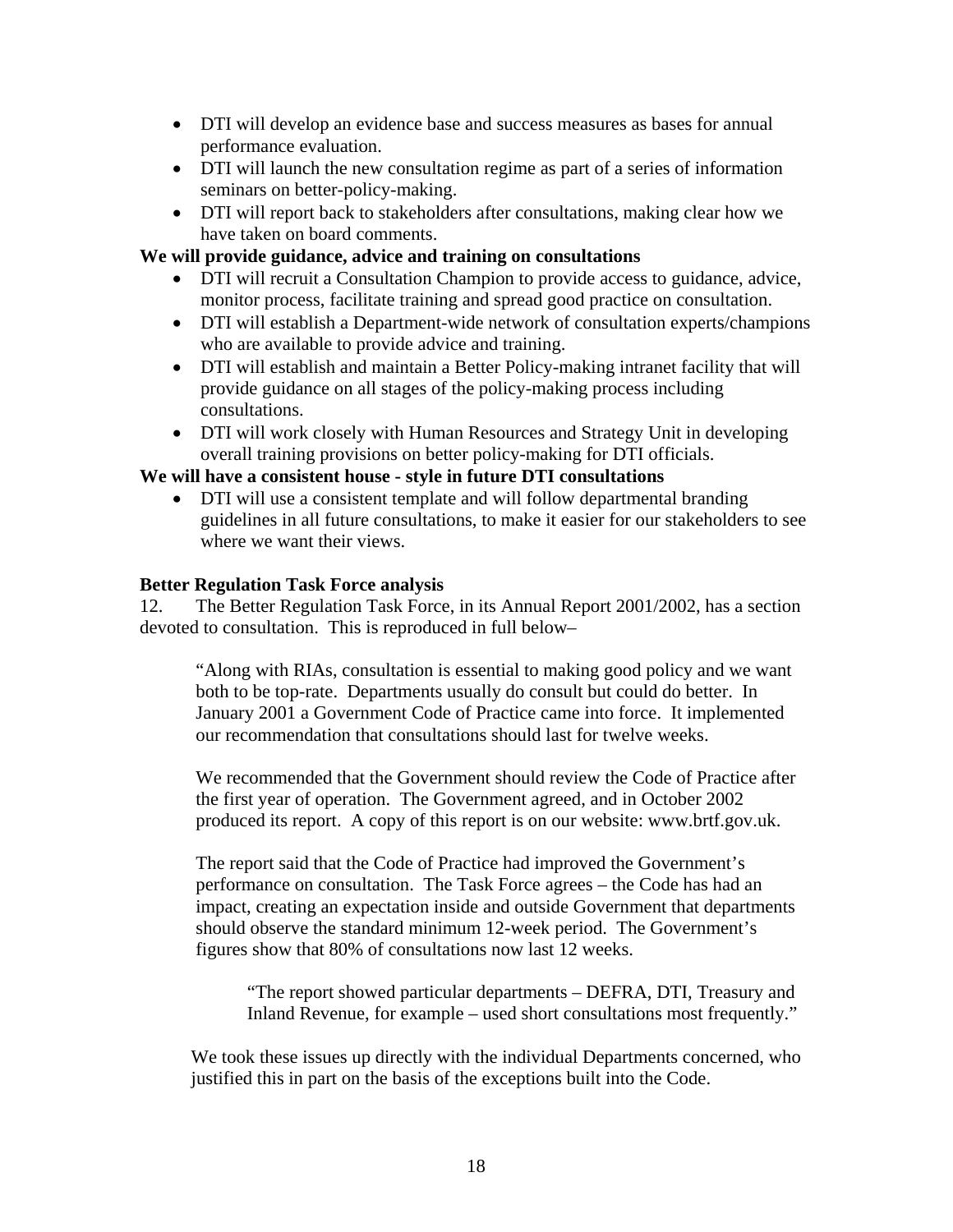"We look forward to the planned review of the second year of the Code's operation, and hope that at that point, the Code might be tightened up. We understand that Cabinet Office plans to give new impetus to its work on consultation."

We recognise that the Code must be flexible enough to reflect the "realities of Government": including tight European timetables. But this must not be used as a cover for poor project planning. The Budget is cited by the Inland Revenue, and in the Code, as a reason for short consultations. WE understand the problem, but is there any good reason why so many Budget measures have to be introduced in such a rush?

The Code tells Departments to review their own consultation exercises. There is not much sign that they are doing this, with the honourable exception of the Department of Trade and Industry. They are evaluating all aspects of the consultation process and piloting different ways of consulting people

"We are keen to see that the lessons learned from the DTI evaluation are shared with other departments, so all improve their performance."

Business wants to be able to access all live government consultations from one place. This was the objective of www.online.gov.uk, but our experience is that it falls short.

"Too many consultations are not listed on ukonline thought the Government has promised to do better."

The European Commission has recently pledged to set minimum consultation periods. Unfortunately, it proposed a six week minimum period. The Task Force objected. The Commission has now increased this to eight weeks. But eight weeks is still far too short a time to allow for proper consideration of the big issues involved in European regulation.

Good consultation is vital. Regulation should be something government does with people, not to them."

#### **Departmental websites**

13. This section briefly analyses a sample of departmental and agency websites so as to assess availability of consultation documents, compliance of consultation documents with the code and availability of information about responses and how consultation has influenced the process. The analysis is inevitably superficial but is sufficient to illustrate the different practices between departments, to demonstrate good practice and to suggest areas where there is scope for improvement.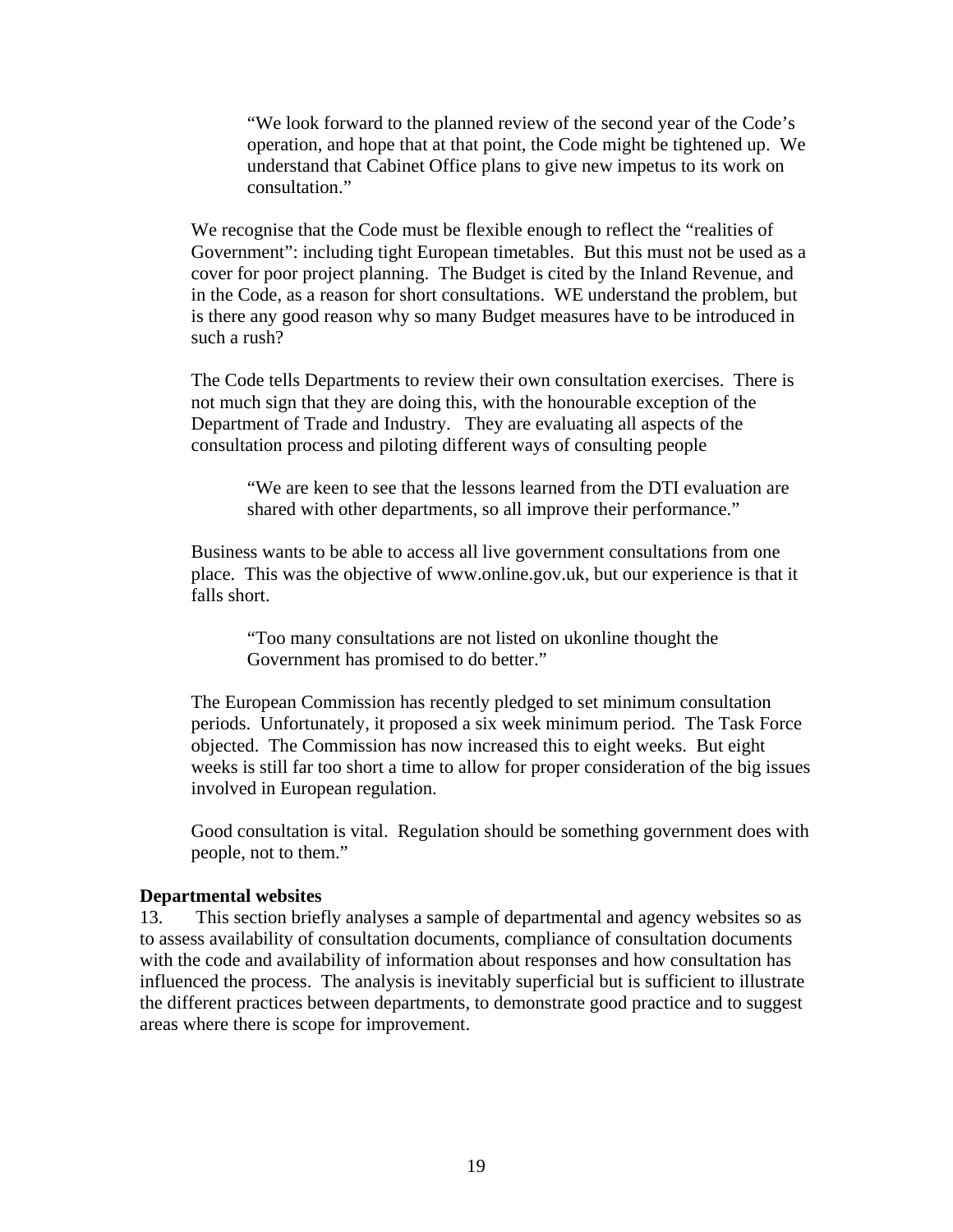#### *Department of Trade and Industry*

14. The DTI website has a link from the home page to a page for consultations which is then broken down into current consultations, closed consultations awaiting a response from government, closed consultations where a response from government has been published and consultations on other key DTI sites.

15. A consultation document on informing and consulting employees, published in July 2003, sets out the issues well and includes responses to an earlier consultation exercise which including thirteen round table meetings attending by ministers and hosted by the TUC, CBI and other organisations. The summary of the responses is in very general terms with no naming of names and only a few references, for example to "……. Union" and another to "some business stakeholders". The section on closed consultations where a response from government has been published helpfully notes that in some cases a response may have been incorporated in regulatory guidance, legislation or a code of practice. Generally, the section is a model of good practice. For example, taking the important issue of the European Union green paper on corporate social responsibility, a single page sets out the issue, gives access to the EU issues paper and discussion paper, and a summary of the responses received on the green paper which clearly identifies between businesses, NGOs and local authorities. A government response to the green paper for a consultation exercise on modernising trading standards gives a summary of the responses and then its own specific response. There is immediate access to responses categorised by industry and business, consumer organisations, consumer groups and local authorities.

#### *Department of Work and Pensions (DWP)*

16. DWP does not have a link to consultations from its home page. Rather, consultations are accessed through a resource centre. All consultations are filed by date order with the closing date for responses being given. Ten consultation papers are listed for 2003 but for several of these there is a very short consultation period, often only one month. To be fair, these are generally consultations on regulations. For the major consultations, for example on housing benefit sanctions in respect of anti-social behaviour and the proposed product specifications for Sandler stakeholder products, there is a three month consultation period. The most recent consultation document (on implementing a European directive) seems to be a model of how a consultation document should be written, although interestingly while it states that it follows the principles laid down in the Cabinet Office code of practice, it does not actually include the consultation criteria as is required by the code. Also, there is no summary of key questions. The substantive consultation document on housing benefit sanctions and anti-social behaviour again fails to have a summary and list of questions on which views are being sought. This consultation paper makes no mention of the consultation code of practice and again does not include the consultation criteria.

17. The consultation section of the website also includes some responses to consultations. For example, a consultation document on measuring child poverty was published in April 2002. Preliminary conclusions were published in May 2003 in a comprehensive document. In an analysis of responses it is stated that the Department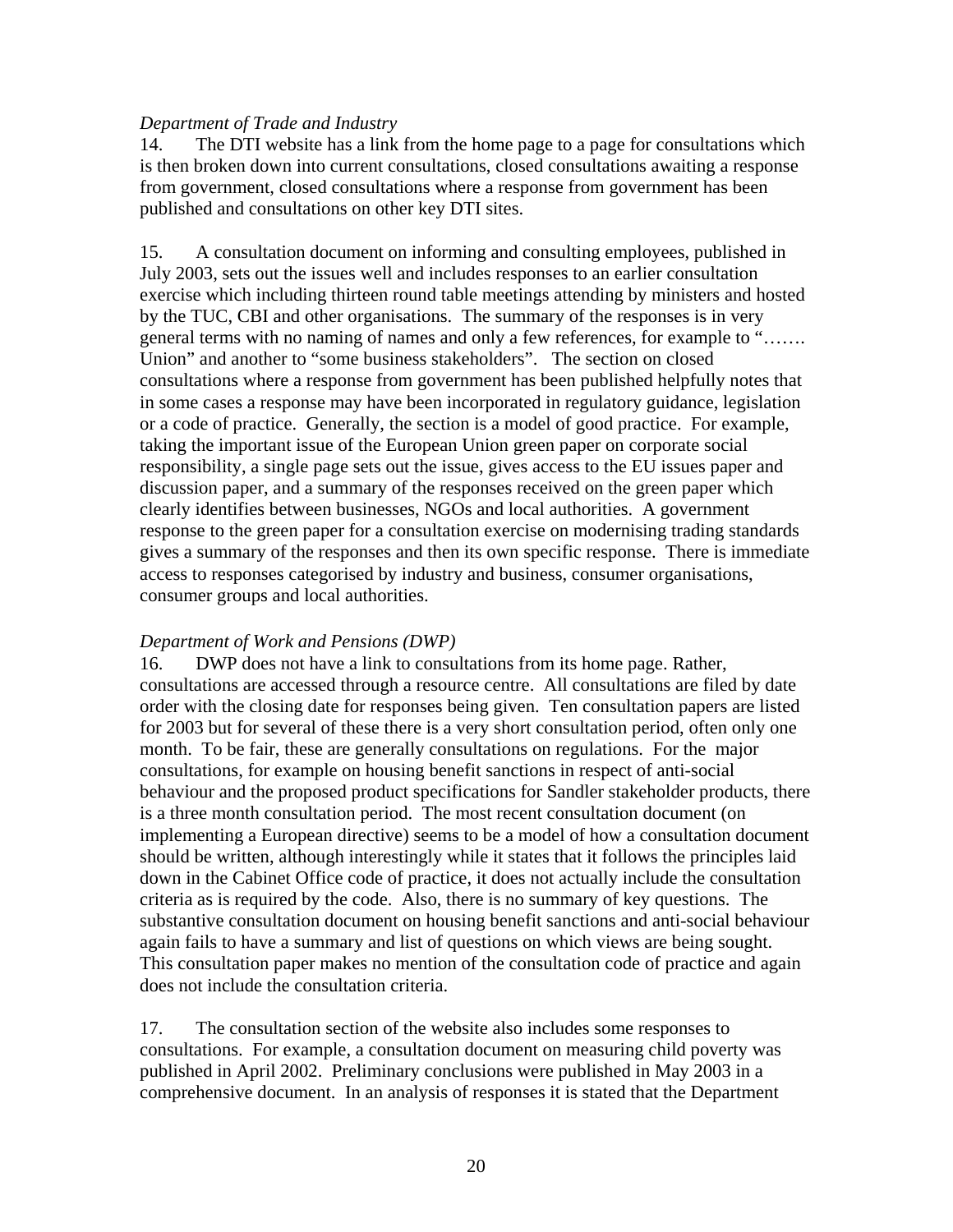sought to encourage debate and that it organised a range of events including some involving children and families experiencing poverty, organisations working in the field and academics. It is stated that in the analysis no greater weight is given to any contribution over another but that the Department has looked at innovative suggestions as well as those that were repeatedly suggested. The paper uses qualitative rather than quantitative language. It is clear that all the responses have been systematically analysed. It is stated that they were summarised in a database and assessed to see whether a clear view was expressed in favour of one of four options that had been put forward in the consultation paper. A number of quotes are included in the paper to illustrate particular points. However, there is no naming of names.

18. There is a similar document responding to consultation exercises on occupational pensions. This usefully sets out the themes emerging from the consultation and does include views expressed by organisations such as the Institute of Directors, Age Concern and the Pensions Institute. This document does not give a list of respondents however.

19. Generally, DWP seems to consult well with policy papers clearly indicating innovative approaches to consultation and that responses have been taken into account. However, the way that consultation responses and feedback are handled could perhaps be improved. A section of the website on consultations also gives responses to consultations and in some cases the government response to consultations. There would be obvious merit in having a section of the website that explicitly covered not only consultations but also analyses of responses and feedback statements.

## *Food Standards Agency*

20. The Food Standards Agency has a section of the website on consultations accessed through the "Your views" page on the home page. There are sections for consultations that are UKwide and then those that are for England, Scotland, Wales and Northern Ireland only and also a section for completed consultations.

21. The most recent consultation paper, on research into organic food, seems well written with a list of questions, although the consultation paper does not accord with the code of practice and does not mention it. The previous consultation document, on accessing and acting on information from food incidents and food surveys, states that it has been written in accordance with the Cabinet Office code of practice on written consultation, although in a number of respects it has not (for example, the requirement to include the consultation criteria). It was difficult to find on the website any formal feedback statement or any indication in policy documents that consultation responses had been taken into account.

## *ODPM*

22. The consultation documents issued by the ODPM seem generally to comply with the code and to be sensible documents. However, there is no central listing of consultations; rather they can be found under each of the various policy areas that the Department deals with. The number of consultation exercises seems to greatly exceed documents giving feedback or subsequent policy statements. One that has been analysed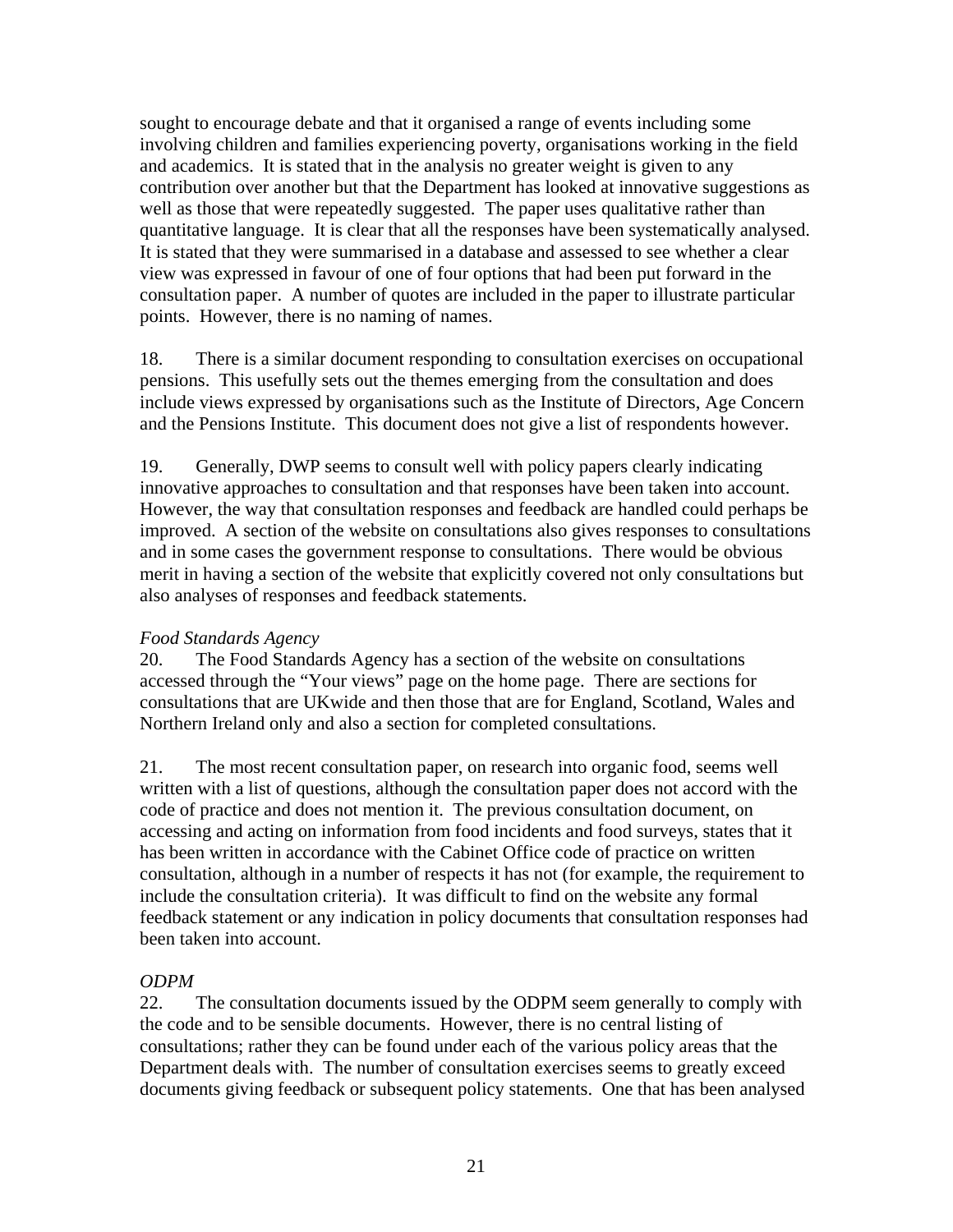in relation to leasehold reform is a comprehensive analysis and does sensibly divide respondents between leaseholders and those representing them and others. However, the entire report is still done in the form of percentages with no individual respondents being named. The respondents are categorised by type but there is no listing of individual respondents anywhere in the document. In respect of "Sustainable communities: delivering through planning", the government's proposals are set out and, although frequent references are made to previous consultation exercises, nowhere is there any indication of what was said in these exercises or how the government policy has been influenced.

#### *Department for Transport*

23. The Department for Transport has no central register of consultation exercises. Under the heading of "Transport strategy" there is just one consultation document listed under the "current" heading. This is a very technical document "Advice on variable demand modelling" and the only suggestion that it is a consultation document is something above the first few words "The Department for Transport is seeking views on this draft advice". There is no indication of where views should be sent to or what the deadline is. The local transport section has just one current consultation document (a discussion paper on walking) which seems to have been written completely in ignorance of the code of practice. A consultation document on seatbelt wearing is written in accordance with the code. A consultation document on the carriage of assistance dogs in private hire vehicles makes no mention of the code and does not comply with it in a number of respects, although generally it is a very sensible consultation document. It is difficult to find anything on the website in the form of a feedback statement or policy document that gives feedback on consultations. By contrast, responses to select committee reports are published.

#### *Treasury*

24. The Treasury website has immediate access from the home page to consultations and legislation which includes The Treasury's own code of practice on consultation (which also covers the Inland Revenue and Customs & Excise). The code makes no mention of the Cabinet Office code and is different from it in a number of respects, for example on timing all that is said is "We always aim to give the maximum time for consultation consistent with [these] factors", the factors being whether the consultation is on policy proposals or draft legislation, the number of people to be consulted and the Budget and Finance Bill timetable. On feedback, there is a commitment to make available on request responses to consultative documents and "any factual analysis of the responses which may have been prepared". A recent consultation document (Efficiency review: releasing resources to the frontline), issued on 20 October 2003, states what the government is trying to do and then simply asks for suggestions "on the most effective ways that resources can be released for the frontline". Responses are requested by 21 November. A consultation document on corporation tax reform, published in August 2003, also comments on the results of an earlier consultation exercise. The document sets out a useful brief summary of responses with a fuller summary being given in a background note. The background note gives no real flavour for the weight of argument. For example, there are references to "some respondents", "mixed views", "a general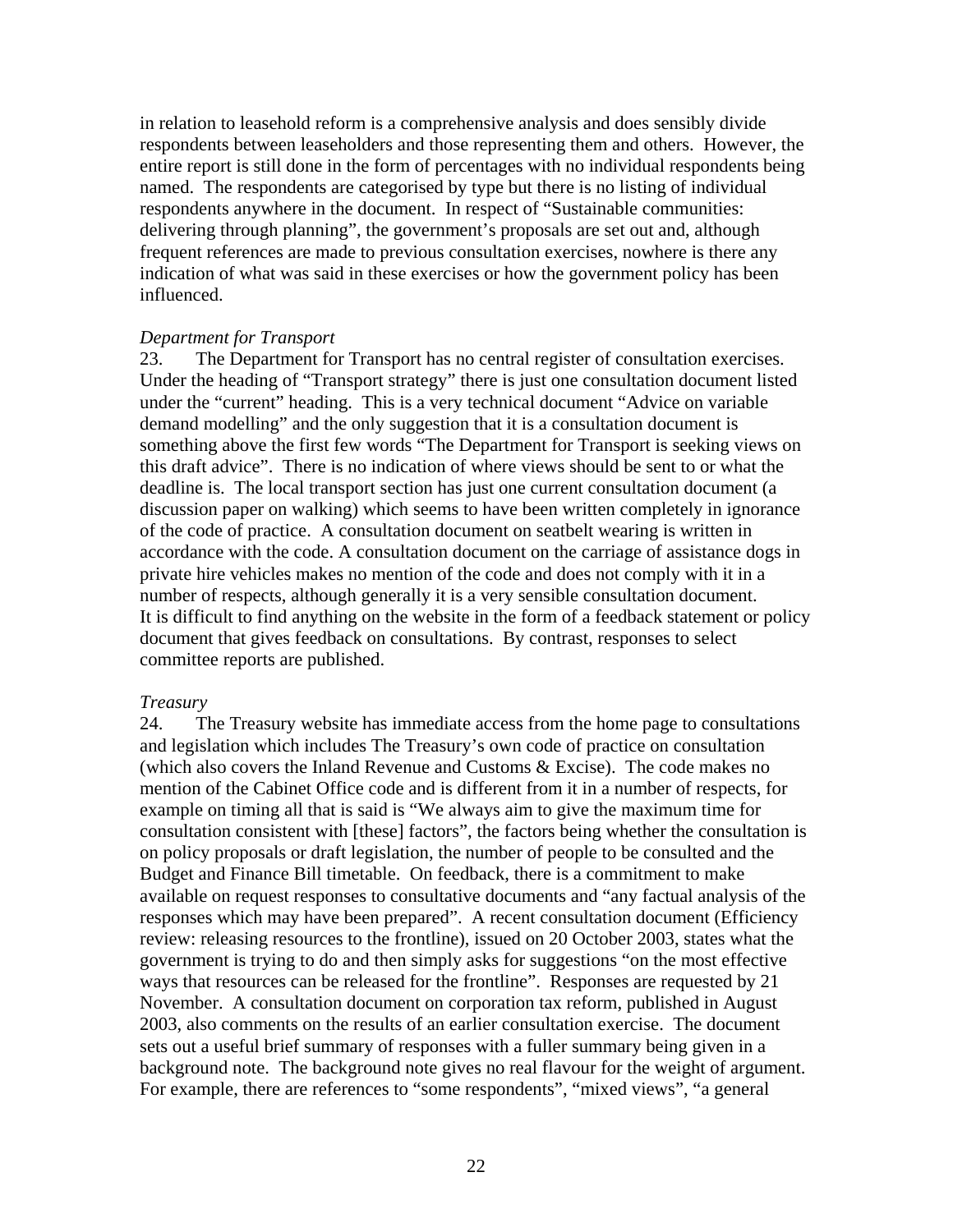view" and "little support". There is no indication of the institutions which expressed particular views.

## *DEFRA*

25. The DEFRA website is probably the best for ease of access. There is a direct link to consultations from the home page and a useful introductory page about consultation exercises, including a working link to the relevant Cabinet Office page on consultation and to the consultation criteria. There is an excellent list of current consultations with those being issued within the previous ten days being highlighted. Almost all the consultations have exactly twelve weeks as the consultation period and the one that has just two months is a final consultation on a second review of some guidance notes. The most recent consultation document, on a voluntary code of practice for the fast food industry, seems a model of how a consultation document should be written. Another consultation document, on regulations on energy labelling and household electrical goods, again seems well drafted although it does not comply with the consultation criteria in a number of respects, for example by not giving the criteria. No doubt the Department, with some justification, feels it has done this by including them on the consultation page of the website.

26. The consultation page leads to a page of consultation responses which lists closed consultations. For many of these there is no response but a number have summaries of responses. For example –

- A consultation paper "Seas of change" was published on 14 November 2002; a summary of responses was published on 16 October 2003. Notwithstanding the long period of time to prepare the summary, this is very comprehensive, listing each organisation, the key points made and any additional points.
- The response to the consultation exercise on the DEFRA race equality scheme also lists individual comments although there were very few of them and significantly, although the consultation exercise closed on 31 January, the responses were published only on 10 October.
- The consultation exercise on the transposition of the European directive on end of life vehicles, where the responses were required by 6 June, had a summary of responses published in September 2003, which summarises responses on each individual question but the analysis is purely numerical with references to, for example "most" and in one case "only". However, there was one reference to insurers.
- A consultation document on the UK small cetacean bycatch response strategy required responses by 1s June. An analysis of responses was published on 23 September. 43 responses were received; these are categorised between conservation organisations, organisations representing the fishing industry, public bodies, members of the public and others. However, the analysis is generally in terms of numbers and percentages which misleadingly go to one decimal point. Usefully, on one issue it is stated that of the seven organisations that strongly disagreed with the strategy, six were involved with the fishing industry. Generally, however. The views of different categories of respondents are not given. The percentages are in many respects misleading because they indicate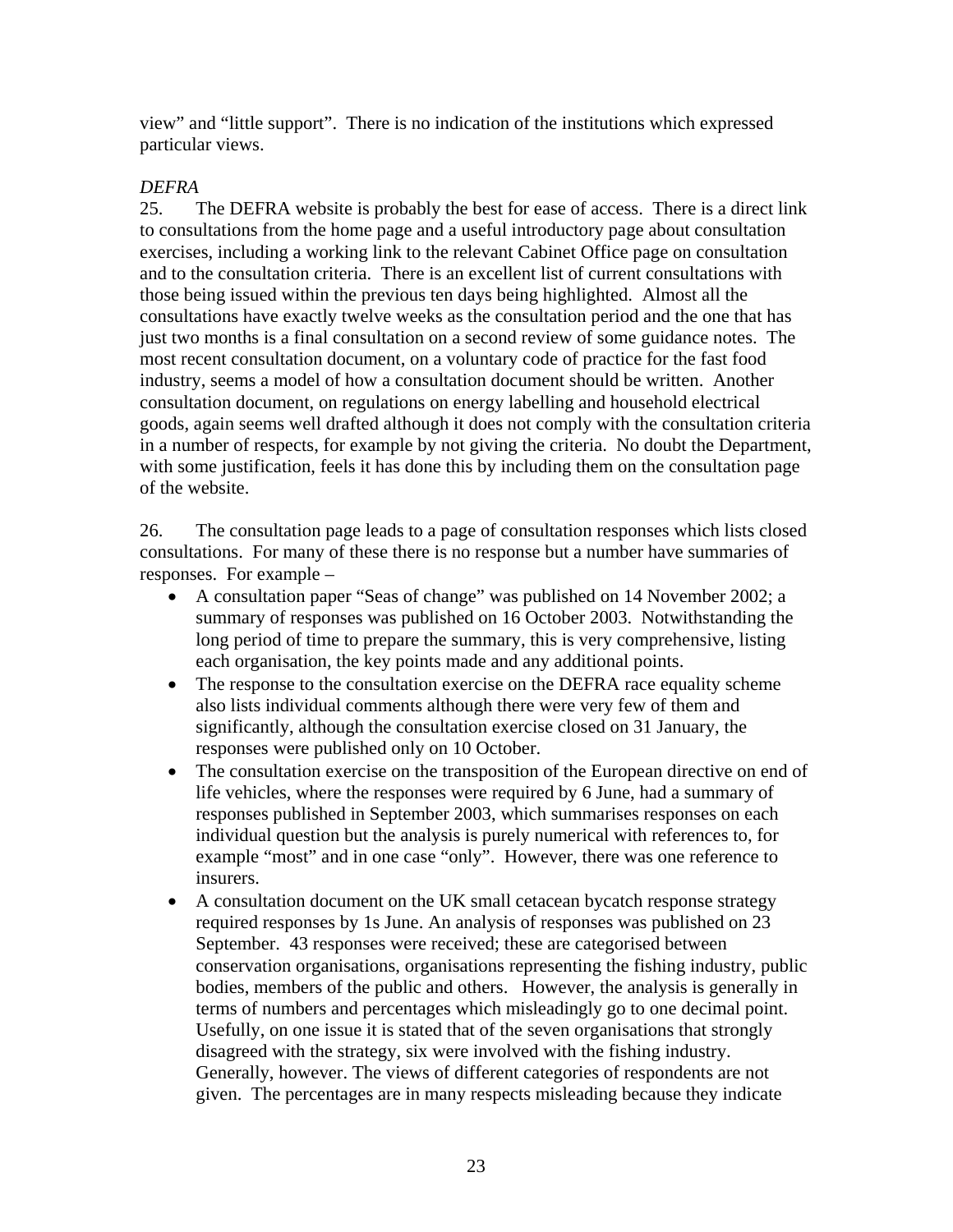only those who expressed a view. For example, 10% of respondents welcomed that a formal review of the effectiveness of the measures would take place within three years of publication and a further 7.5% thought that the formal review should be undertaken within twelve to eighteen months of publication. It is not clear whether the remaining 82.5% had no view or thought there should be a longer period before a review. Where percentages are being used in this way, it would seem sensible to have an annex giving the actual figures.

- A consultation on developing a compendium of UK organic standards began on 9 May with a closing date of 4 August. A summary of responses was published on 23 September. This identifies the 26 respondents by numbers and gives their specific answers to each question. This goes to one extreme in naming names would probably be more useful if there was a summary of the views expressed.
- A consultation on the national scrapie plan, for which the closing date was 4 February 2003, had the summary of responses published on 15 August. This lists every organisation which made responses and their views on the specific questions asked. There is no overall analysis.

What cannot be ascertained easily from the website is how the responses have influenced policy.

- 27. Generally however, the DEFRA approach has much to commend it  $-$ 
	- There is a very useful standard format for consultation exercises which is userfriendly.
	- Consultation documents, both open and closed, are readily accessible as are consultation responses.

However, the consultation responses vary somewhat in approach and quality and sensibly there is no attempt to combine consultation responses with the government response to the consultation responses. Many of the analyses of responses do name names but some still make too much use of percentages and those that do literally summarise responses sometimes give no overall flavour of the results of the consultation exercise. Also, some of the analyses of responses seem to take an inordinate amount of time to prepare, which should not be the case if there is no policy response.

#### *Office of the e-envoy*

28. In May 2003 the Office of the e-Envoy published a consultation document *Policy framework for a mixed economy in the supply of e-government services*. The document seeks views on the vision of the involvement of private and voluntary sector intermediaries in the delivery of electronic government services. The OeE paper appears to have been written largely in ignorance of the consultation criteria. There is no brief summary. It is not clear what is being consulted on. The stated questions in the introduction mix up a fundamental all-embracing question with questions about the nature of the respondent. It is not clear who is being consulted. Page 2 refers to "an intermediary acting on your behalf" implying that the paper is aimed at consumers. Page 3 asks if respondents would identify whether they are acting as a potential intermediary, while the introduction (which appears on page 11) states that the target audience is strategic planners and leaders in public sector organisations. The consultation paper does not include the consultation criteria. There are no details of who to contact for queries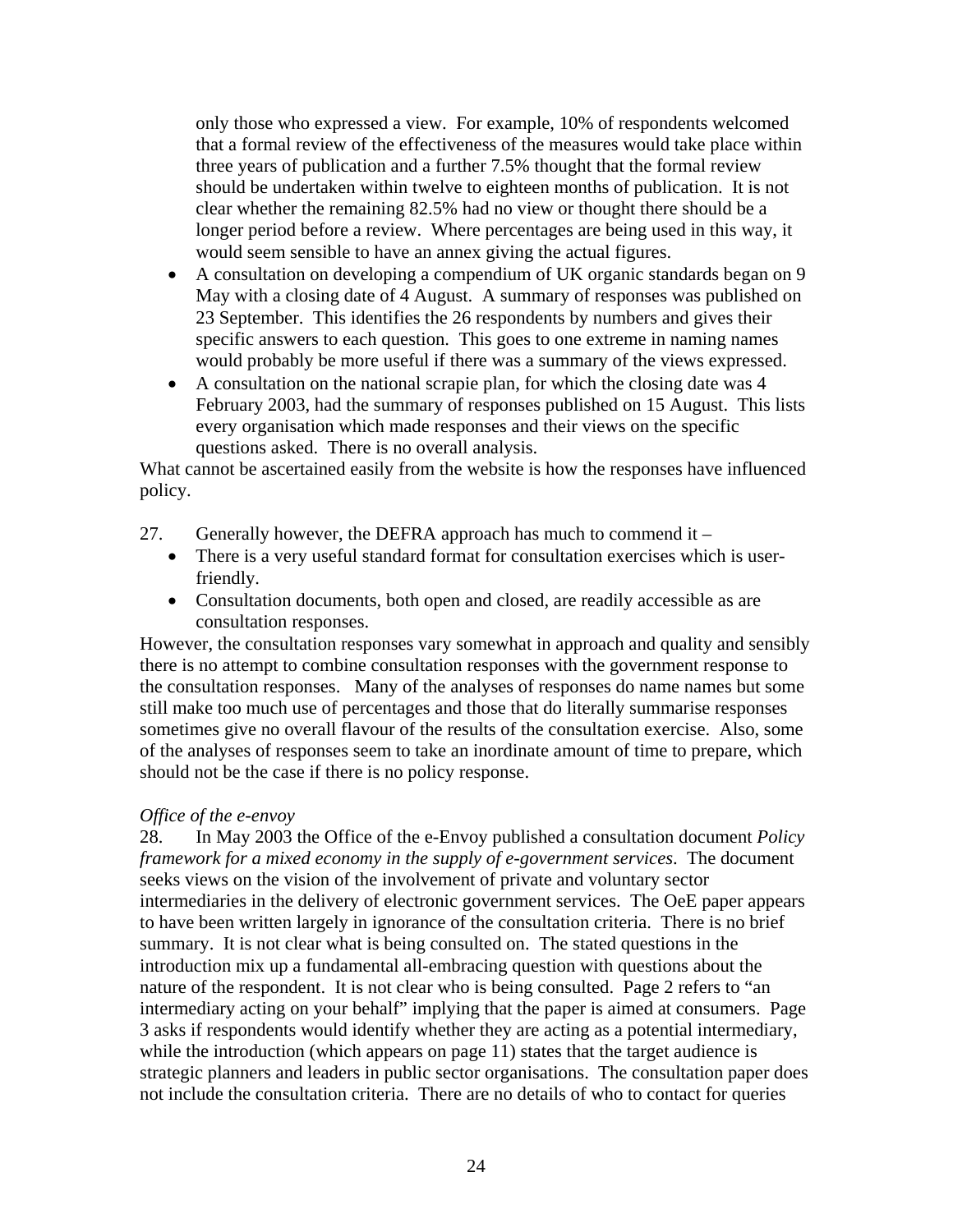about the paper and indeed the paper itself does not even say to whom responses should be made and by what date (although this is on the OeE website to be fair). The paper is labelled "A consultation document", is described in the overview as a draft consultation document but in practice there is no indication anywhere of why views are being sought or for what purpose.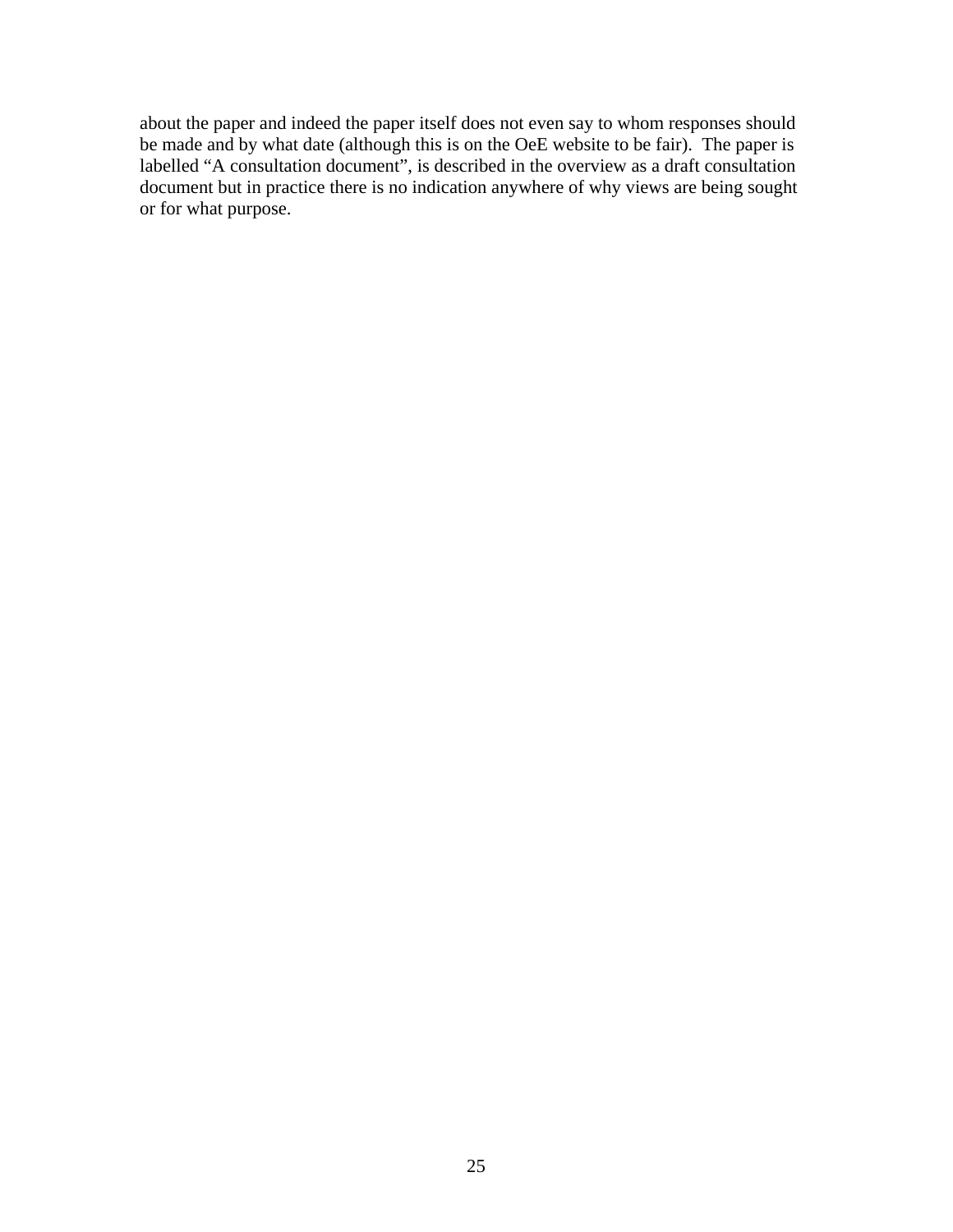# **Appendix 2**

## **Answers to the consultation questions**

To facilitate the analysis of responses, this appendix answers the seven questions set out on page 4 of the consultation document.

## 1. *Do you feel that the government consults effectively at present?*

The government does not consult effectively at present. Partly because of the Cabinet Office guidance, consultation is often seen as a box ticking matter and even where there is a willingness to consult the ability to do it is limited by lack of expertise and knowledge which can be drawn on. Particular problems include poor targeting (exemplified by the consultation document itself) and the failure to obtain a proper consumer view. Once consultation responses have been received there are inordinate delays in publishing an analysis and all too often this is done by simple counting of votes.

The 2000 Code has undoubtedly improved the position and generally the quality of consultations has got better. However, it is still largely within the hands of individual departments and agencies and there seems little learning across the civil service.

## 2. *Is the proposed code an improvement on the existing code?*

The proposed revised code is an improvement in terms of presentation and clarity but not an improvement in terms of content. Important sections of the current code, in particular the importance of not counting votes in preparing analyses of responses and the need for effective evaluation have been omitted.

## 3. *Do you find the criteria clear?*

The criteria are very clear. Any problems relate to what the criteria say rather than their clarity.

## 4. *Is there anything in the criteria you would change?*

Yes. In particular –

- The scope should cover non-departmental public bodies and regulators as well as government departments and agencies.
- The code should emphasis the importance of obtaining a meaningful consumer input.
- Representative bodies should be required to be much open about their membership, structure and policy-making process.
- There should be separate requirement to publish a summary of responses promptly and a detailed feedback statement subsequently.
- The requirement for consultation policies and practices to be evaluated should be considerably strengthened.
- There should be a firm requirement that to put all consultation documents on both the departmental website and the central register,
- 5. *Is there anything missing from the code?*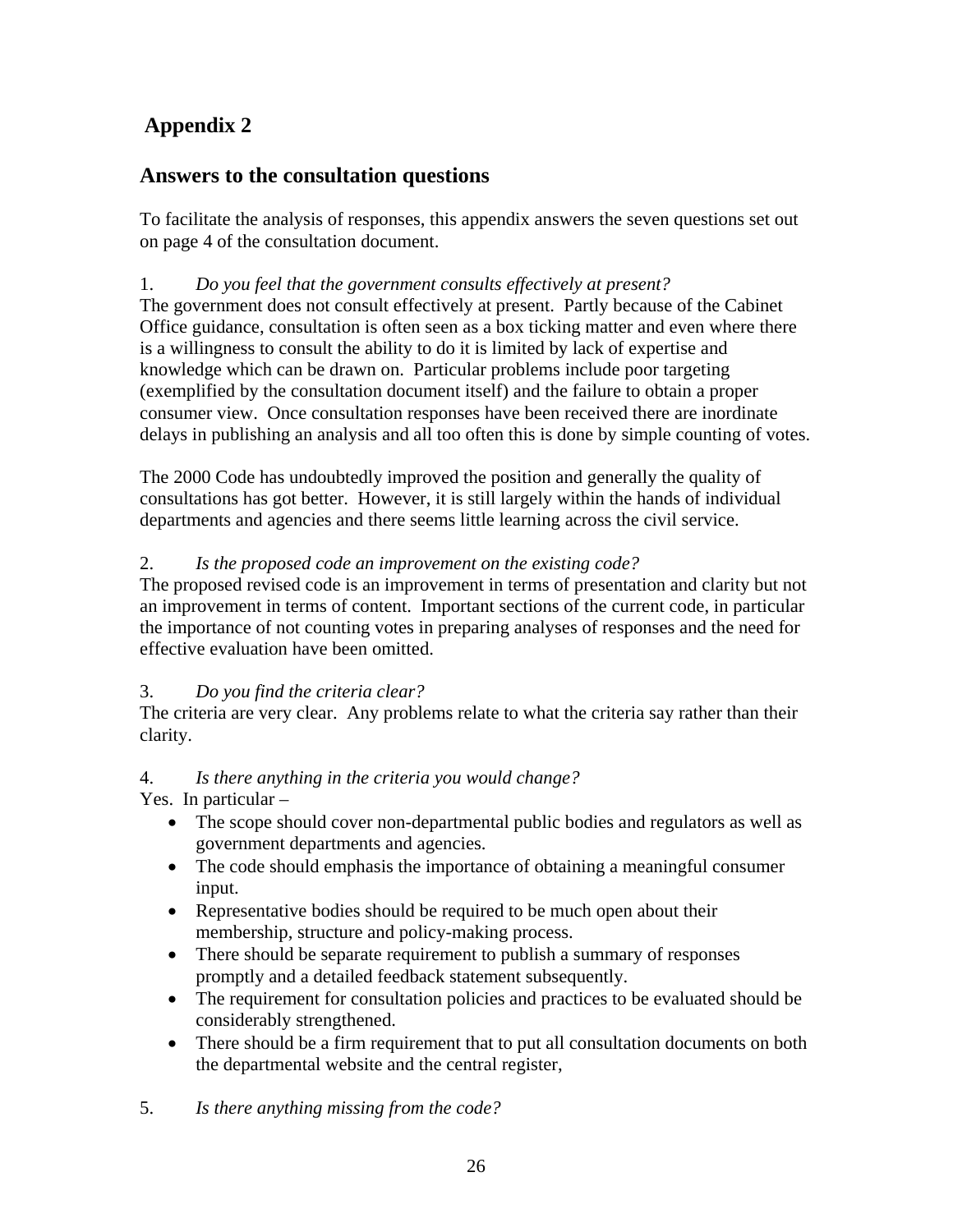Two points should be emphasised –

- Consultation is important to the policy-making process.
- Policy-makers should be explicit about what is open for consultation and what has already been decided.

6. *What would be helpful to be included in the guidance?*  Additional subjects for guidance should be-

- Obtaining a consumer input.
- Compliance tool kit.
- Consulting trade associations.
- Consulting interest groups.
- Tool kit for evaluating consultation exercises.
- Tool kit for evaluation a department's consultation policies and practices.

## 7. *Do you have any further comments on the code of practice?*

Yes, see the detailed response.